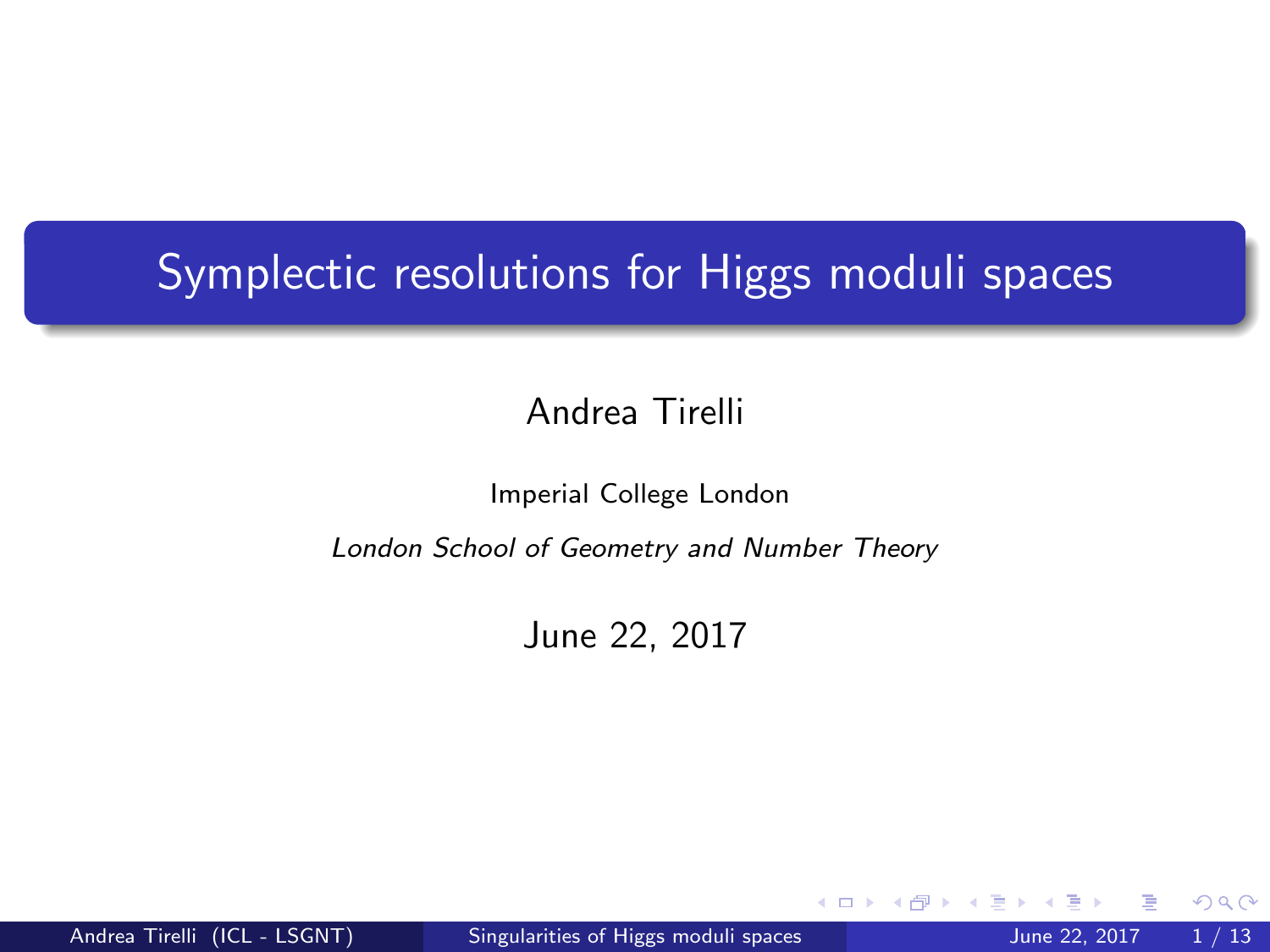### **Disclaimer**

- work over  $\mathbb C$
- $\bullet$  for the duration of the talk, "symplectic  $=$  holomorphic symplectic"
- all our moduli spaces will be moduli schemes and not moduli stacks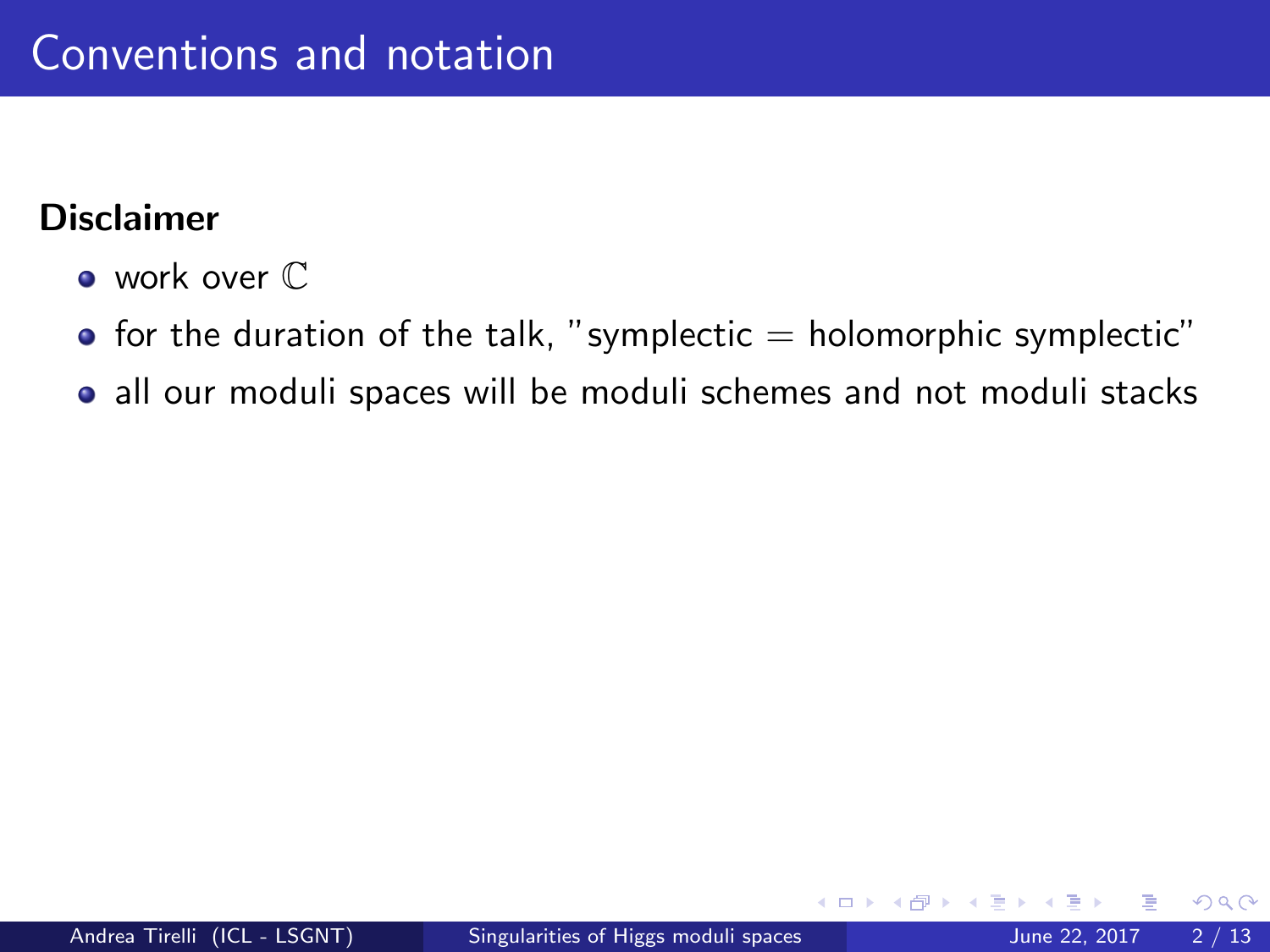#### Disclaimer

- work over  $\mathbb C$
- $\bullet$  for the duration of the talk, "symplectic  $=$  holomorphic symplectic"
- all our moduli spaces will be moduli schemes and not moduli stacks

## Notation

- $\Sigma_g$  smooth projective curve of genus  $g \geq 1$
- $\bullet$   $M_B(g, n)$ , Betti moduli space,  $M_H(\Sigma_g, n)$ , Dolbeaut moduli space

つへへ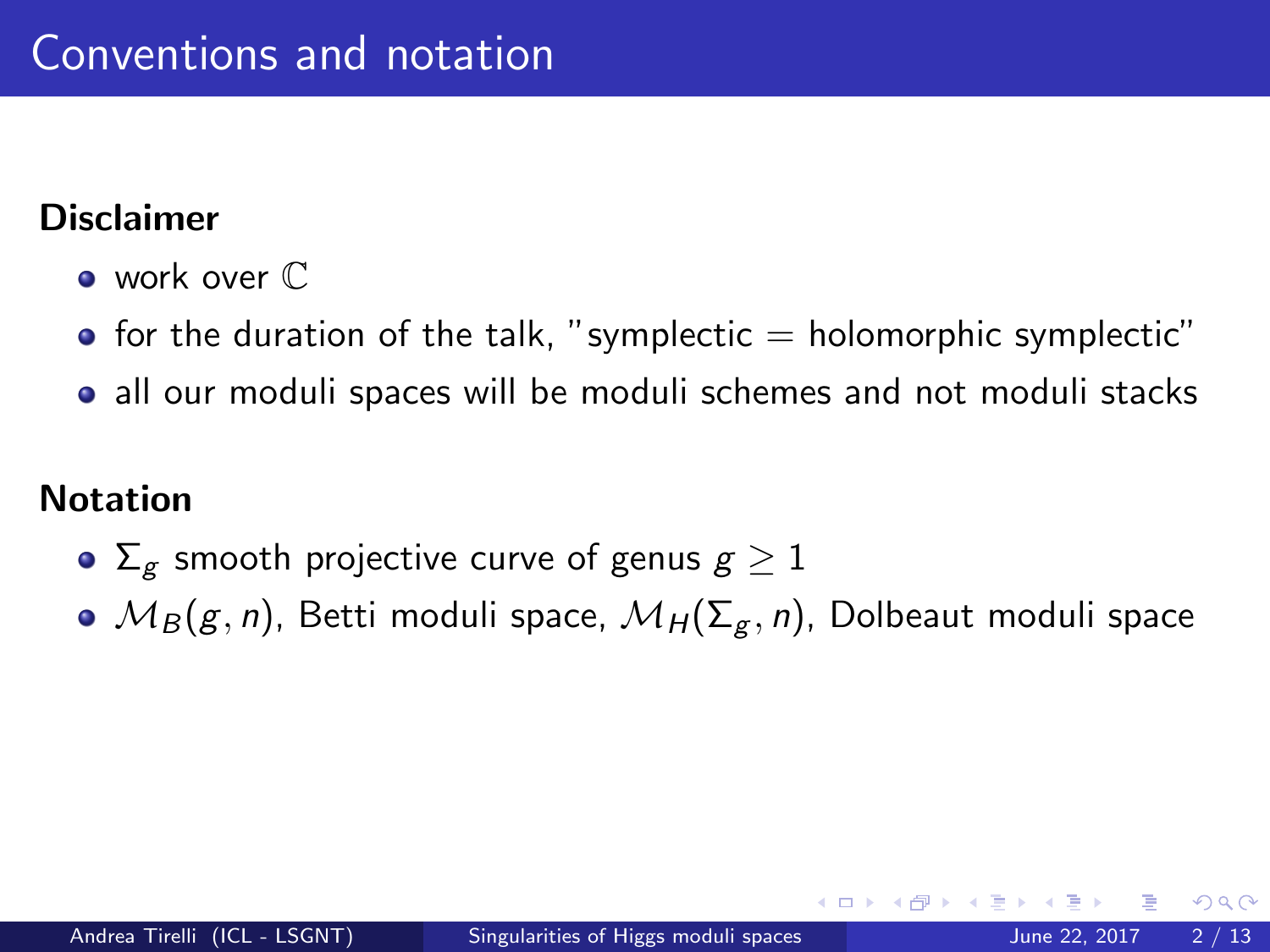## Disclaimer

- work over  $\mathbb C$
- $\bullet$  for the duration of the talk, "symplectic  $=$  holomorphic symplectic"
- all our moduli spaces will be moduli schemes and not moduli stacks

## Notation

- $\Sigma_g$  smooth projective curve of genus  $g \geq 1$
- $\bullet$   $\mathcal{M}_{B}(g, n)$ , Betti moduli space,  $\mathcal{M}_{H}(\Sigma_{g}, n)$ , Dolbeaut moduli space

**Main goal:** study the singularities of  $\mathcal{M}_H(\Sigma_g, n)$ , using results on  $M_B(g, n)$ , via the Nonabelian Hodge correspondence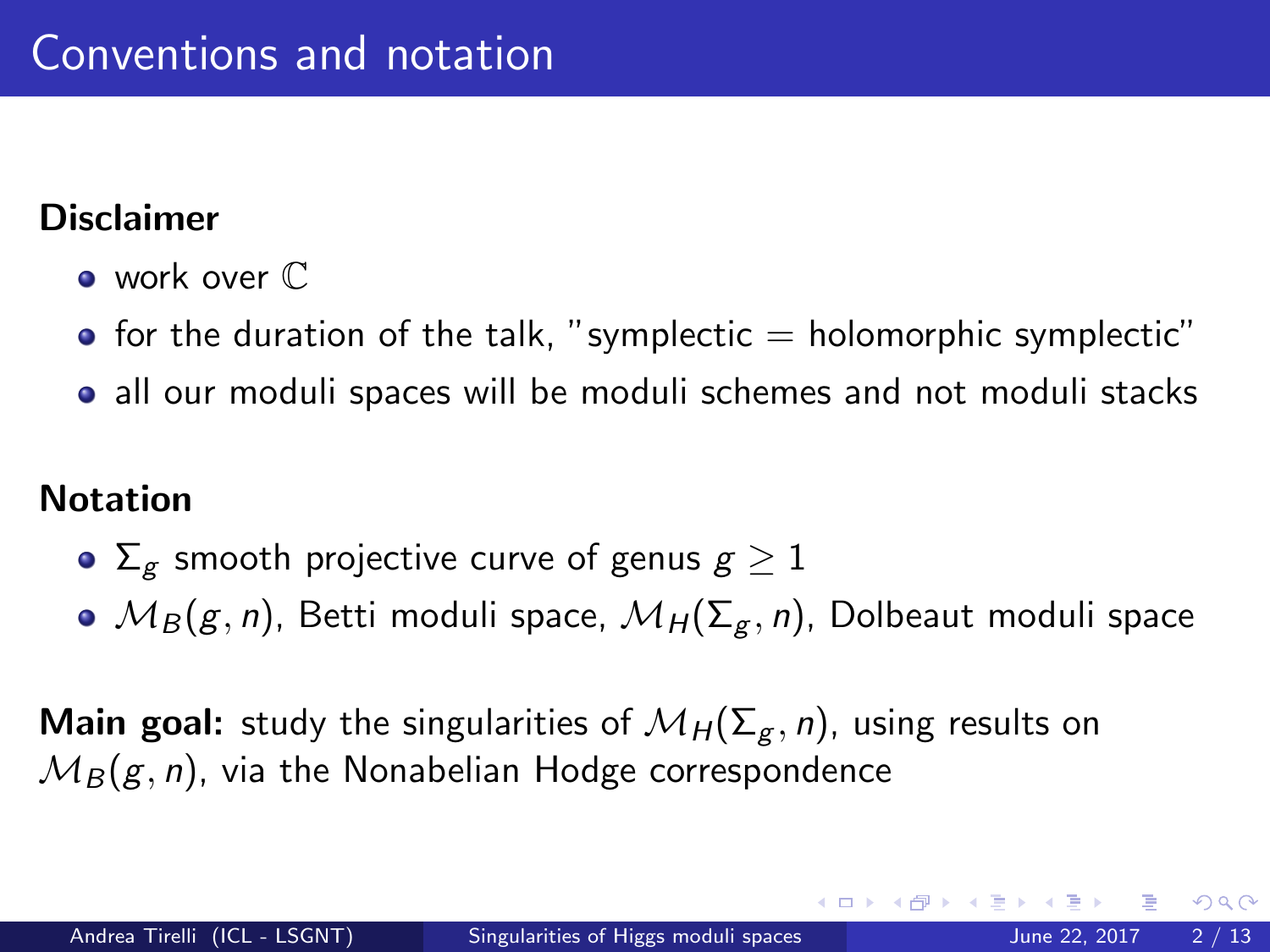## Definition (Beauville, 2000)

Let X be a normal variety. X is a **symplectic singularity** if there exists a symplectic form  $\omega$  on the smooth locus  $X^{sm}$  such that, for every resolution of singularities  $\pi : \tilde{X} \to X$ , the form  $\pi^*\omega$  extends to a (possibly degenerate) form on  $\overline{X}$ .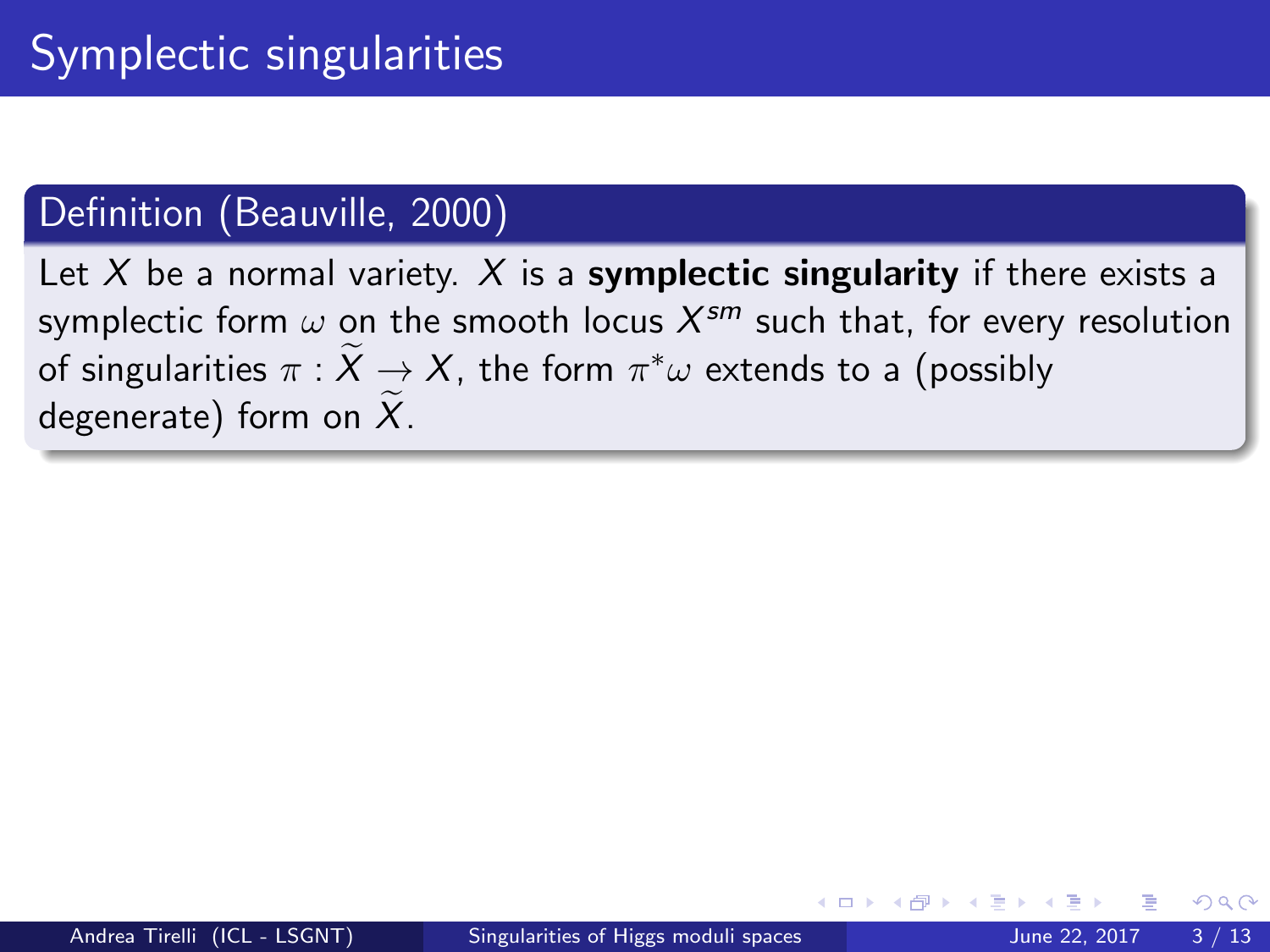## Definition (Beauville, 2000)

Let X be a normal variety. X is a **symplectic singularity** if there exists a symplectic form  $\omega$  on the smooth locus  $X^{sm}$  such that, for every resolution of singularities  $\pi : \tilde{X} \to X$ , the form  $\pi^*\omega$  extends to a (possibly degenerate) form on  $X$ .

Remark: it suffices to show the above condition for only one resolution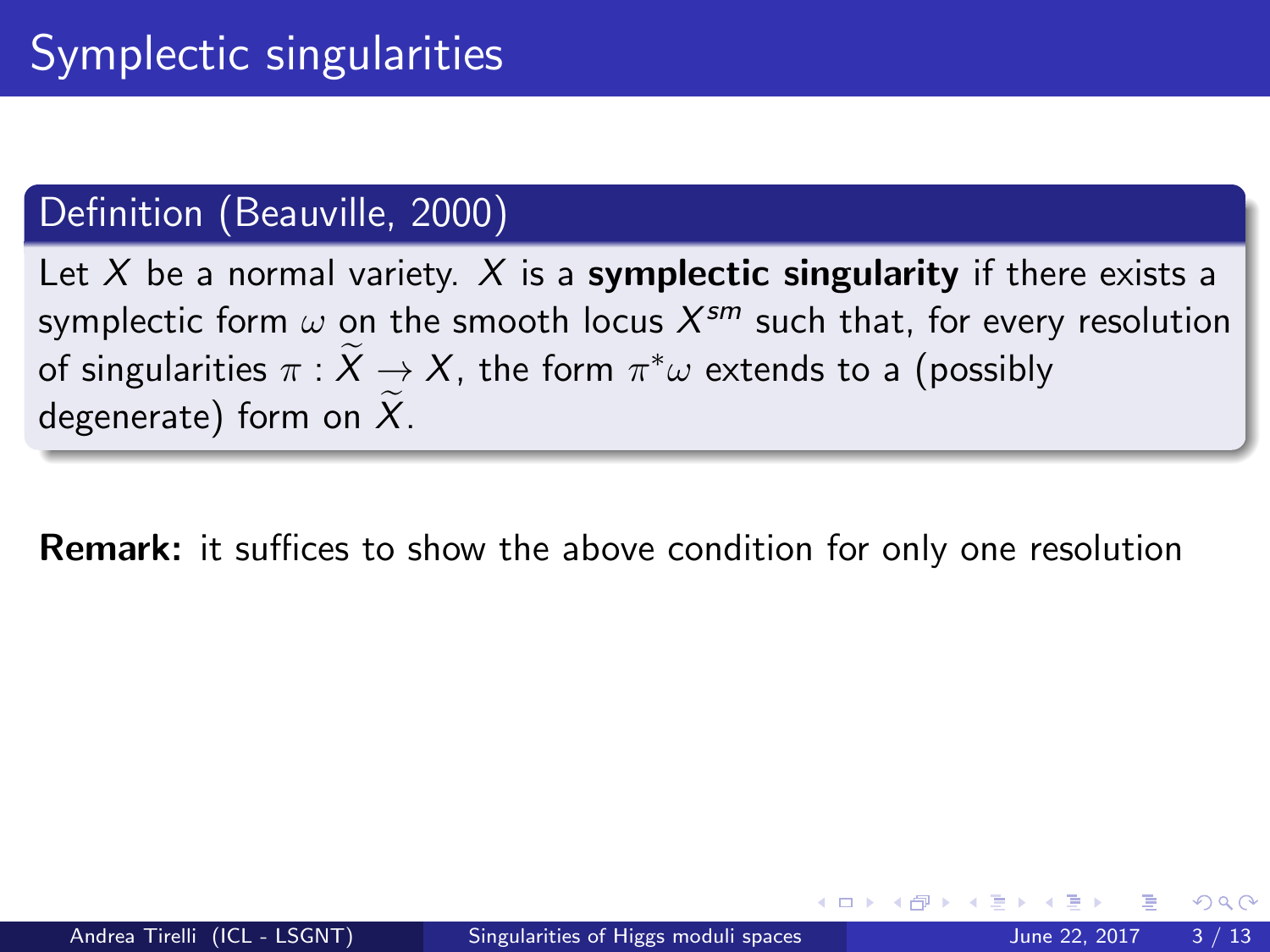## Definition (Beauville, 2000)

Let  $X$  be a normal variety.  $X$  is a symplectic singularity if there exists a symplectic form  $\omega$  on the smooth locus  $X^{sm}$  such that, for every resolution of singularities  $\pi : \tilde{X} \to X$ , the form  $\pi^*\omega$  extends to a (possibly degenerate) form on  $\overline{X}$ .

Remark: it suffices to show the above condition for only one resolution

#### Definition

If X is a symplectic singularity, a resolution  $\pi : \widetilde{X} \to X$  is **symplectic** if  $\pi^*\omega$  is everywhere non-degenerate.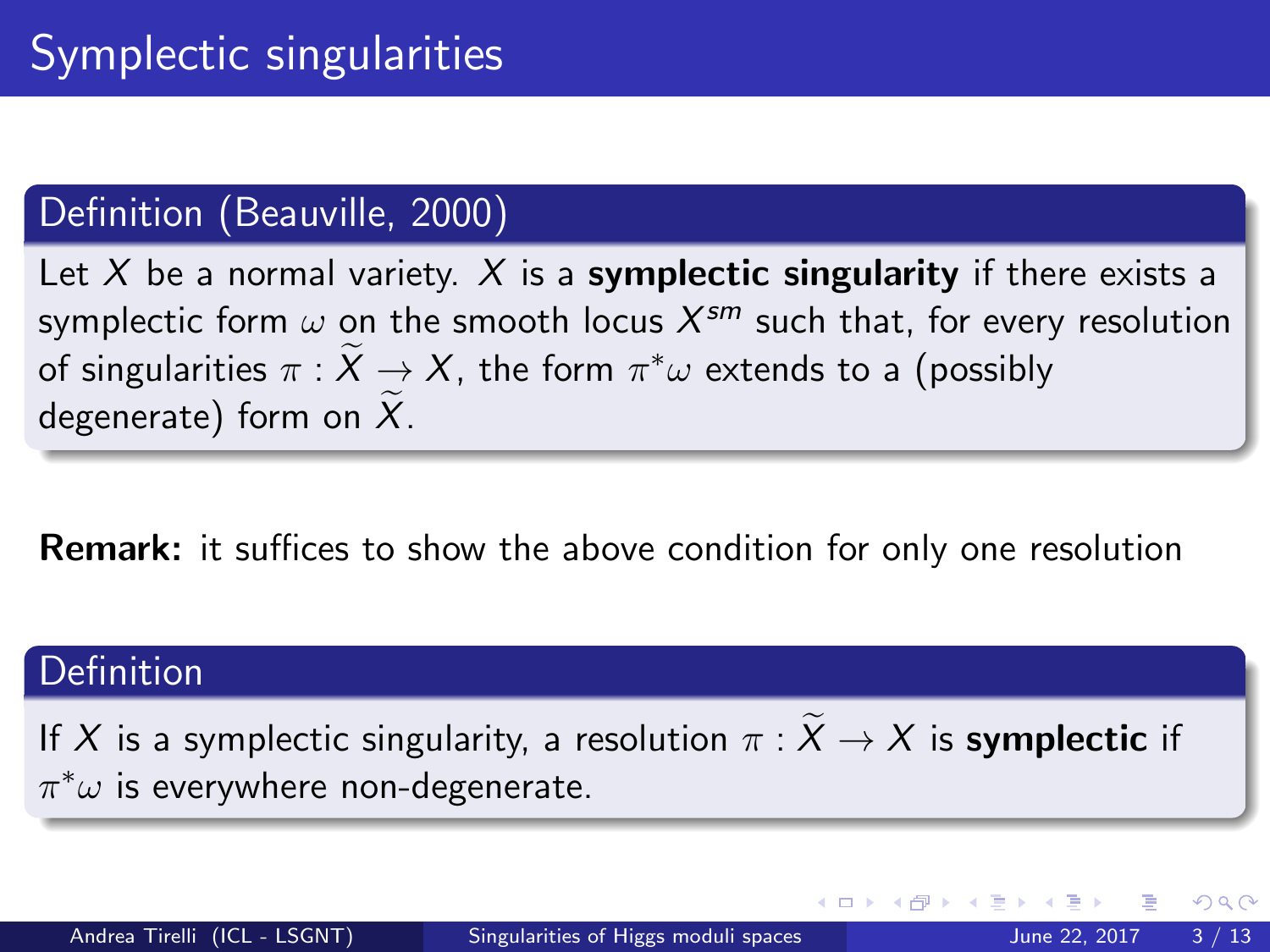Kleinian singularities:  $X = \mathbb{C}^2/\Gamma$ ,  $\Gamma$  finite subgroup of  $SL_2(\mathbb{C})$ , symplectically resolved by blowing up the singular point

4 0 8

 $299$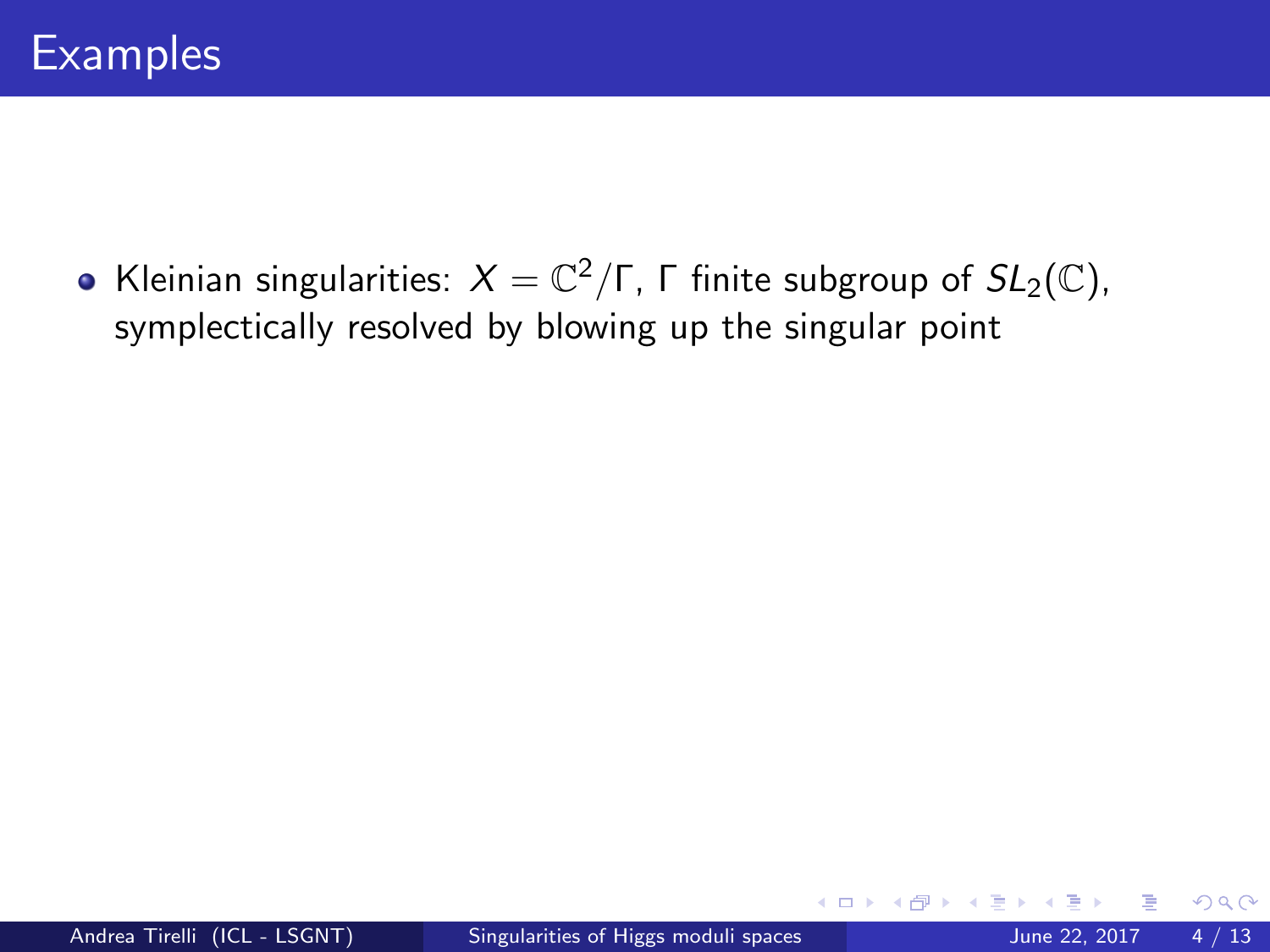- Kleinian singularities:  $X = \mathbb{C}^2/\Gamma$ ,  $\Gamma$  finite subgroup of  $SL_2(\mathbb{C})$ , symplectically resolved by blowing up the singular point
- W symplectic vector space,  $\Gamma \subset Sp(W)$  finite subgroup,  $X = W/\Gamma$ ; in general, not know when there is a symplectic resolution, partial results by Bellamy and Schedler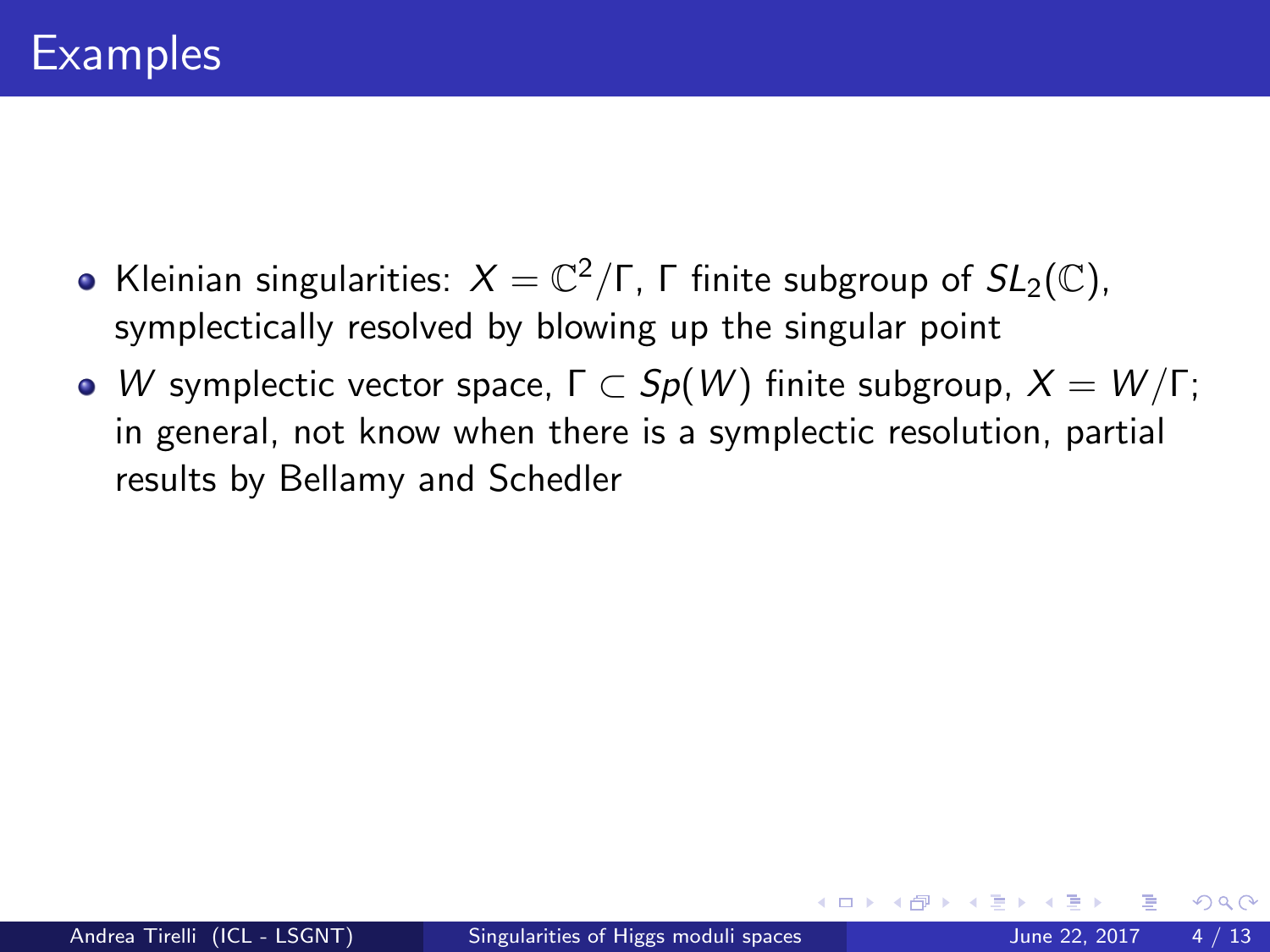- Kleinian singularities:  $X = \mathbb{C}^2/\Gamma$ ,  $\Gamma$  finite subgroup of  $SL_2(\mathbb{C})$ , symplectically resolved by blowing up the singular point
- W symplectic vector space,  $\Gamma \subset Sp(W)$  finite subgroup,  $X = W/\Gamma$ ; in general, not know when there is a symplectic resolution, partial results by Bellamy and Schedler
- V symplectic surface,  $X = \text{Sym}^n(V)$ , symplectically resolved by  $\text{Hilb}^n(V) \to \text{Sym}^n(V)$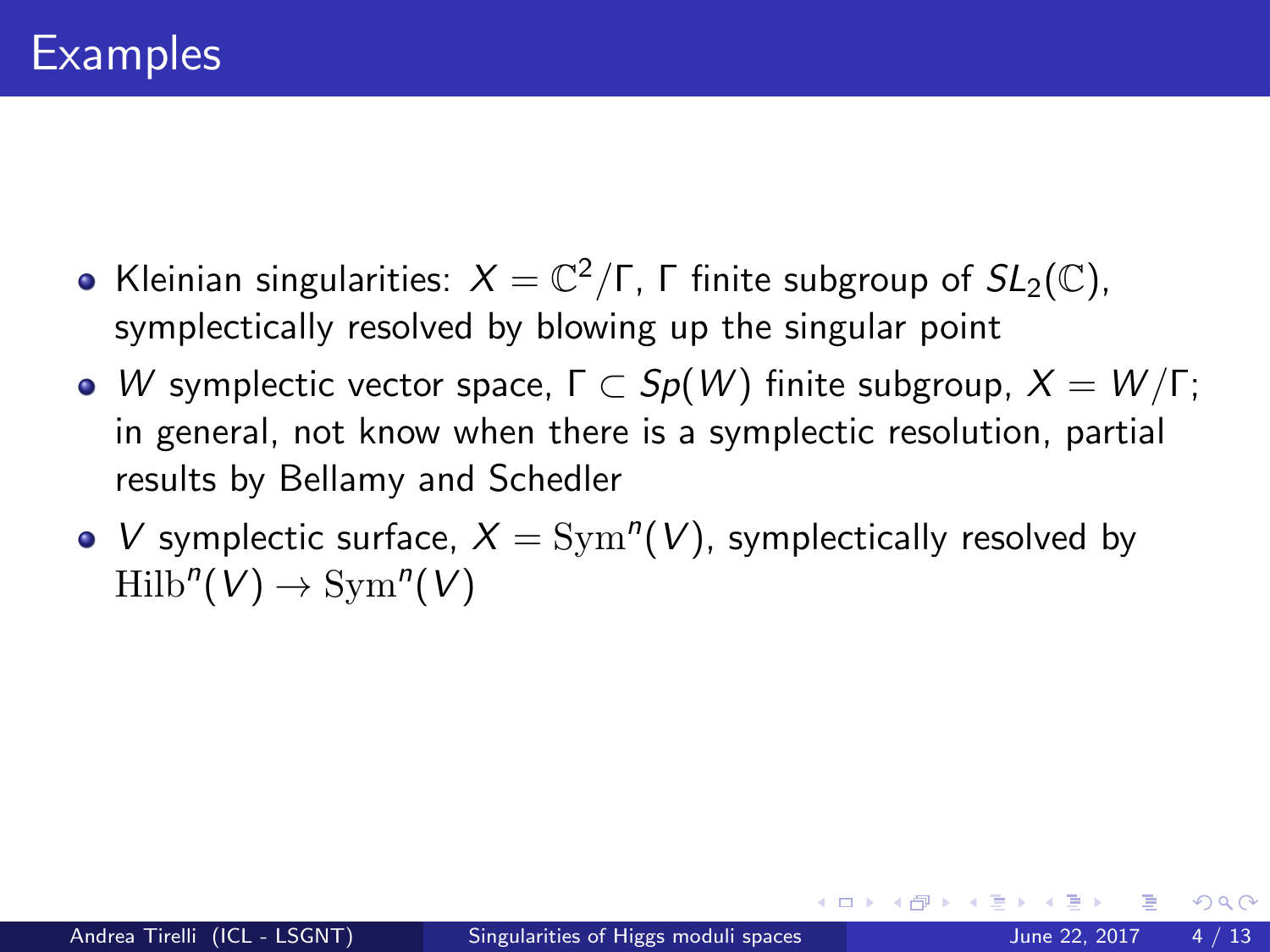- Kleinian singularities:  $X = \mathbb{C}^2/\Gamma$ ,  $\Gamma$  finite subgroup of  $SL_2(\mathbb{C})$ , symplectically resolved by blowing up the singular point
- W symplectic vector space,  $\Gamma \subset Sp(W)$  finite subgroup,  $X = W/\Gamma$ ; in general, not know when there is a symplectic resolution, partial results by Bellamy and Schedler
- V symplectic surface,  $X = \text{Sym}^n(V)$ , symplectically resolved by  $\text{Hilb}^n(V) \to \text{Sym}^n(V)$
- **•** g semisimple complex Lie algebra,  $X = N$  nilpotent cone, symplectically resolved by the flag variety  $G/B$ , via the Springer map

(□ ) (何 ) (日 ) (日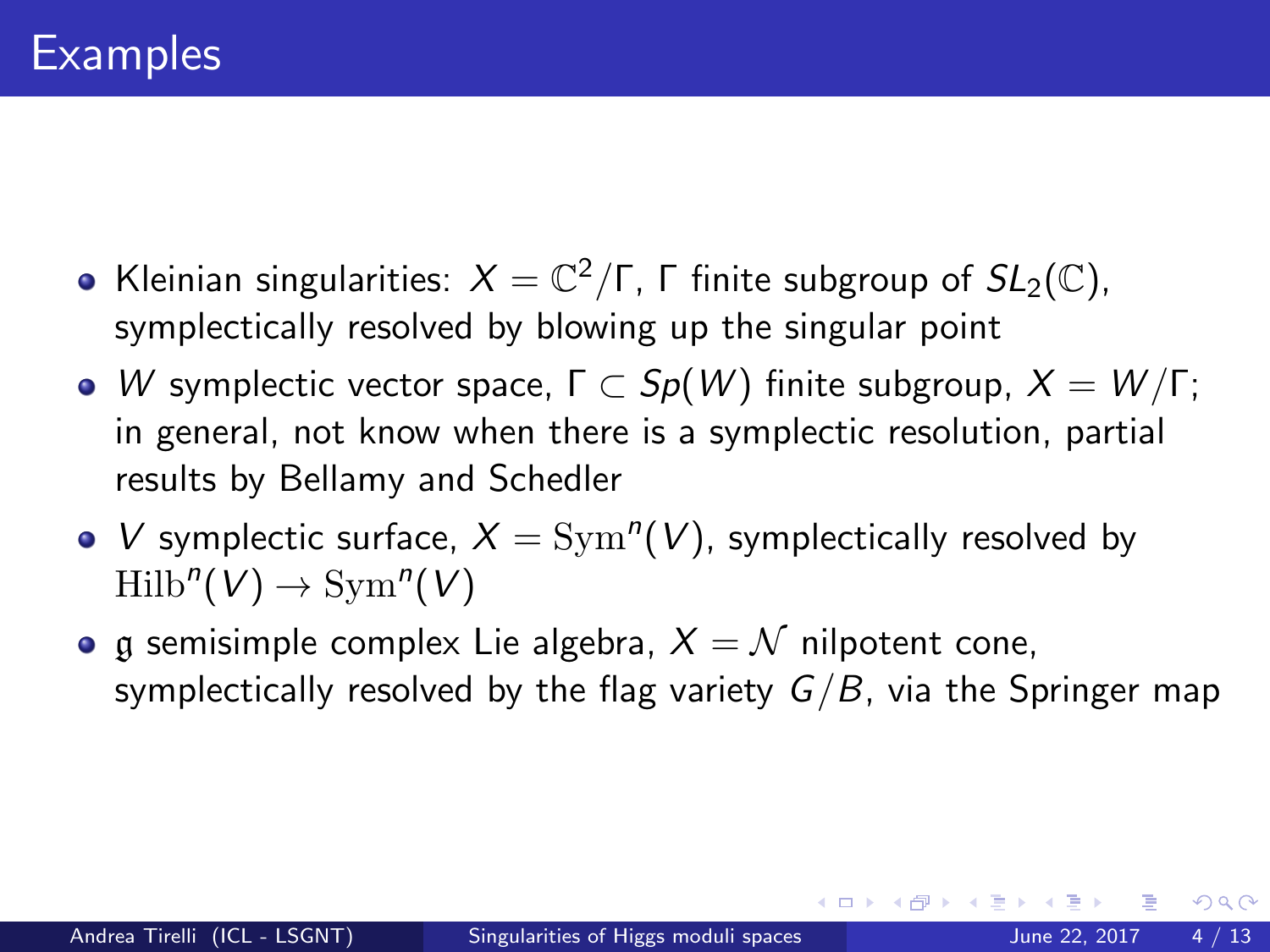つひひ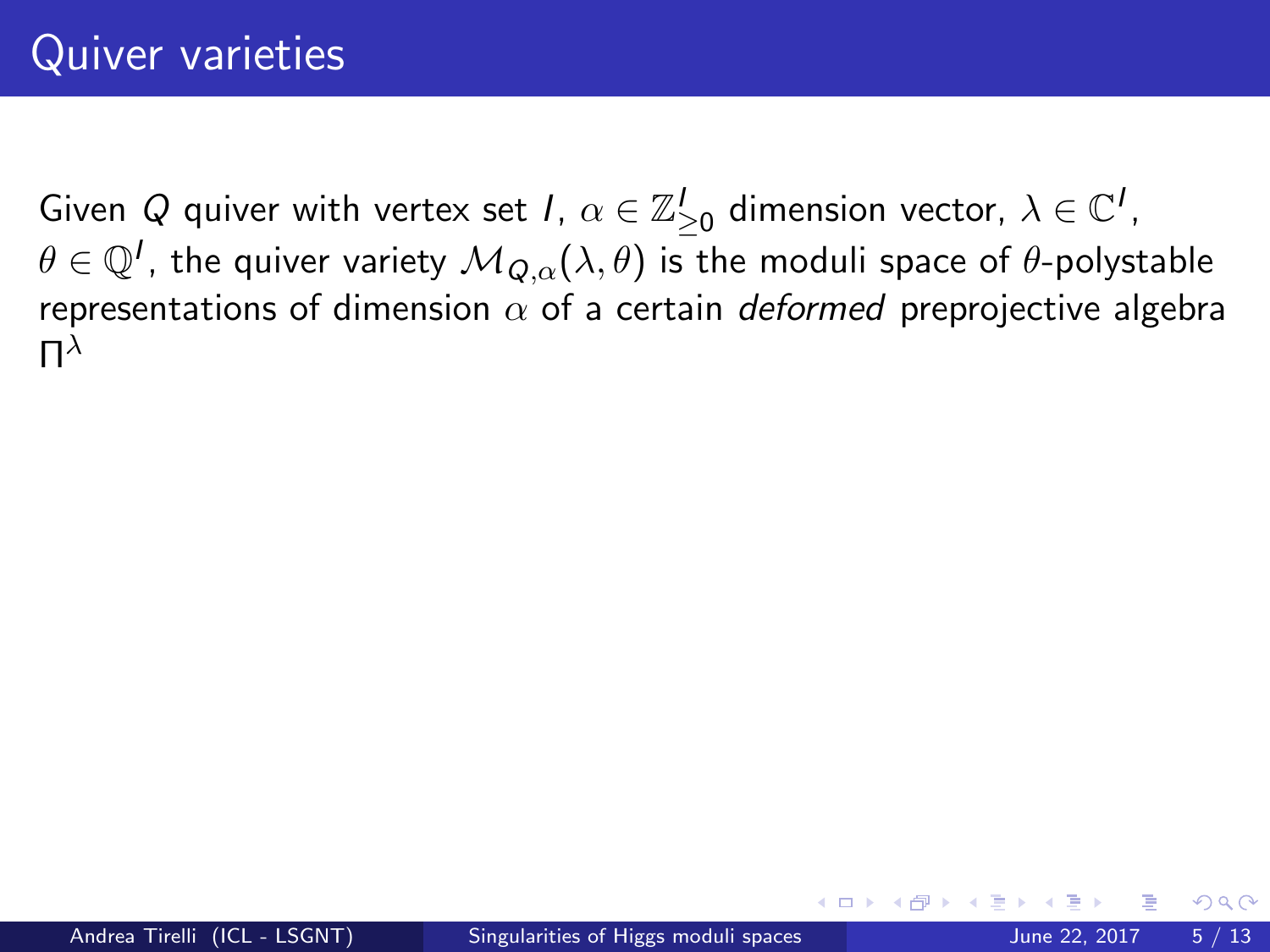$$
\mathcal{M}_{\bm{Q},\alpha}(\lambda,\theta)=\mu^{-1}(\lambda)/\!\!/\theta\, \mathsf{G}(\alpha)
$$

つひひ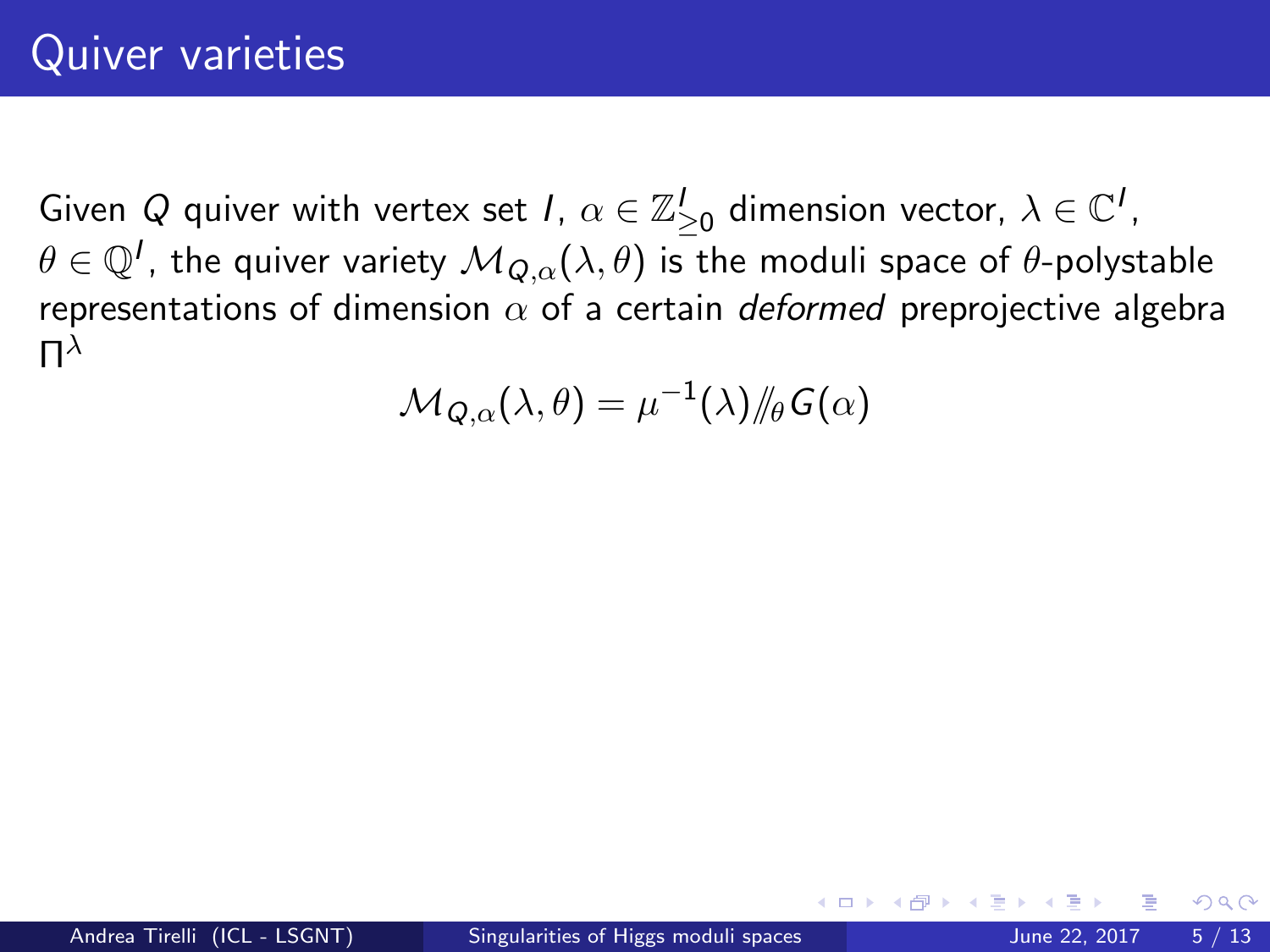$$
\mathcal{M}_{\mathcal{Q}, \alpha}(\lambda, \theta) = \mu^{-1}(\lambda) /\!\!/_{\theta} \mathcal{G}(\alpha)
$$

#### Theorem (Bellamy-Schedler, 2016)

 $M_{Q,\alpha}(\lambda,\theta)$  is an irreducible symplectic singularity and it admits a symplectic resolution if and only if  $(*)$  is satisfied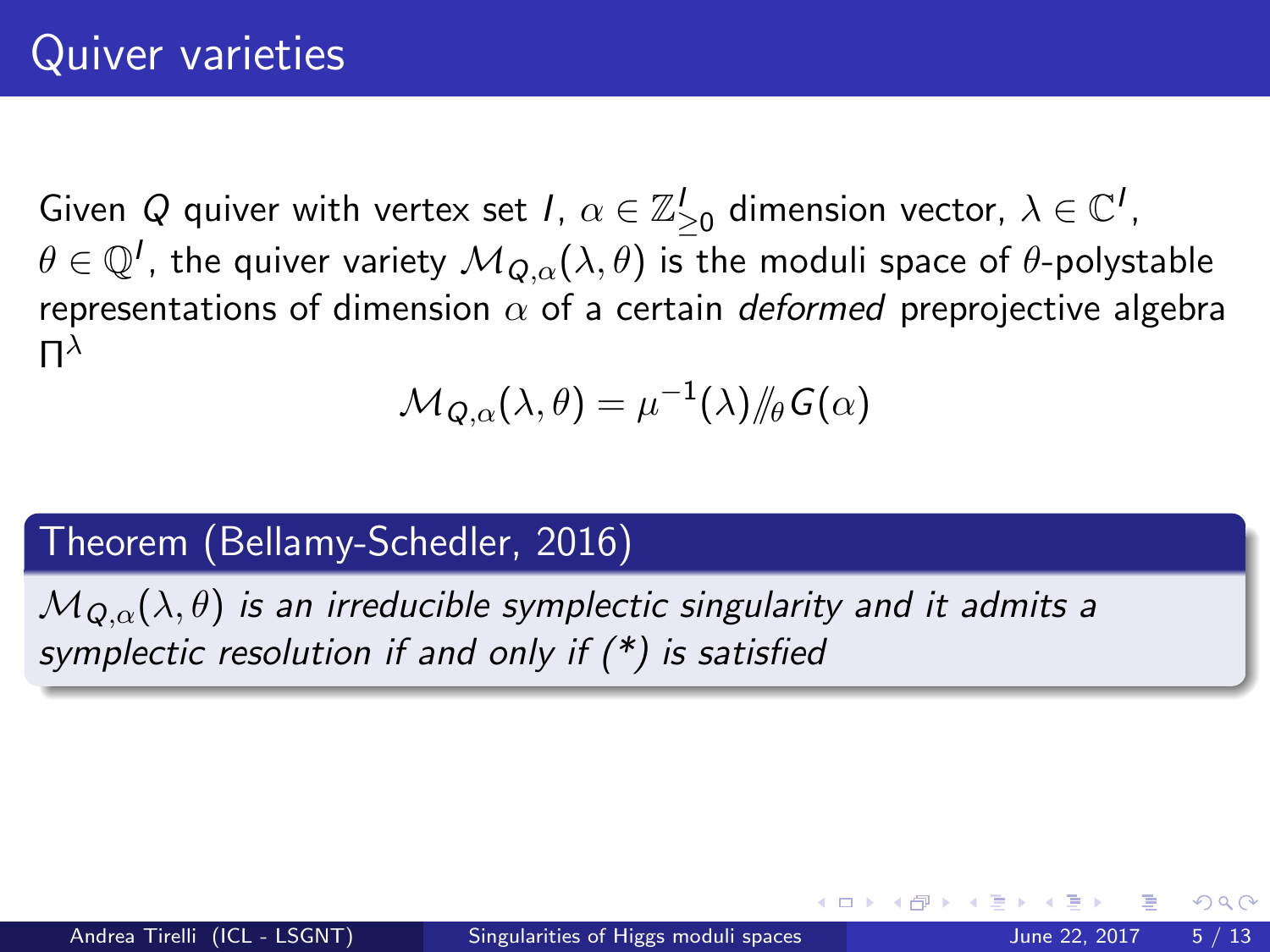$$
\mathcal{M}_{\mathcal{Q}, \alpha}(\lambda, \theta) = \mu^{-1}(\lambda) /\!\!/_{\theta} \mathcal{G}(\alpha)
$$

## Theorem (Bellamy-Schedler, 2016)

 $M_{Q,\alpha}(\lambda,\theta)$  is an irreducible symplectic singularity and it admits a symplectic resolution if and only if  $(*)$  is satisfied

**Remark.** (\*) is a combinatorial condition on Q and  $\alpha$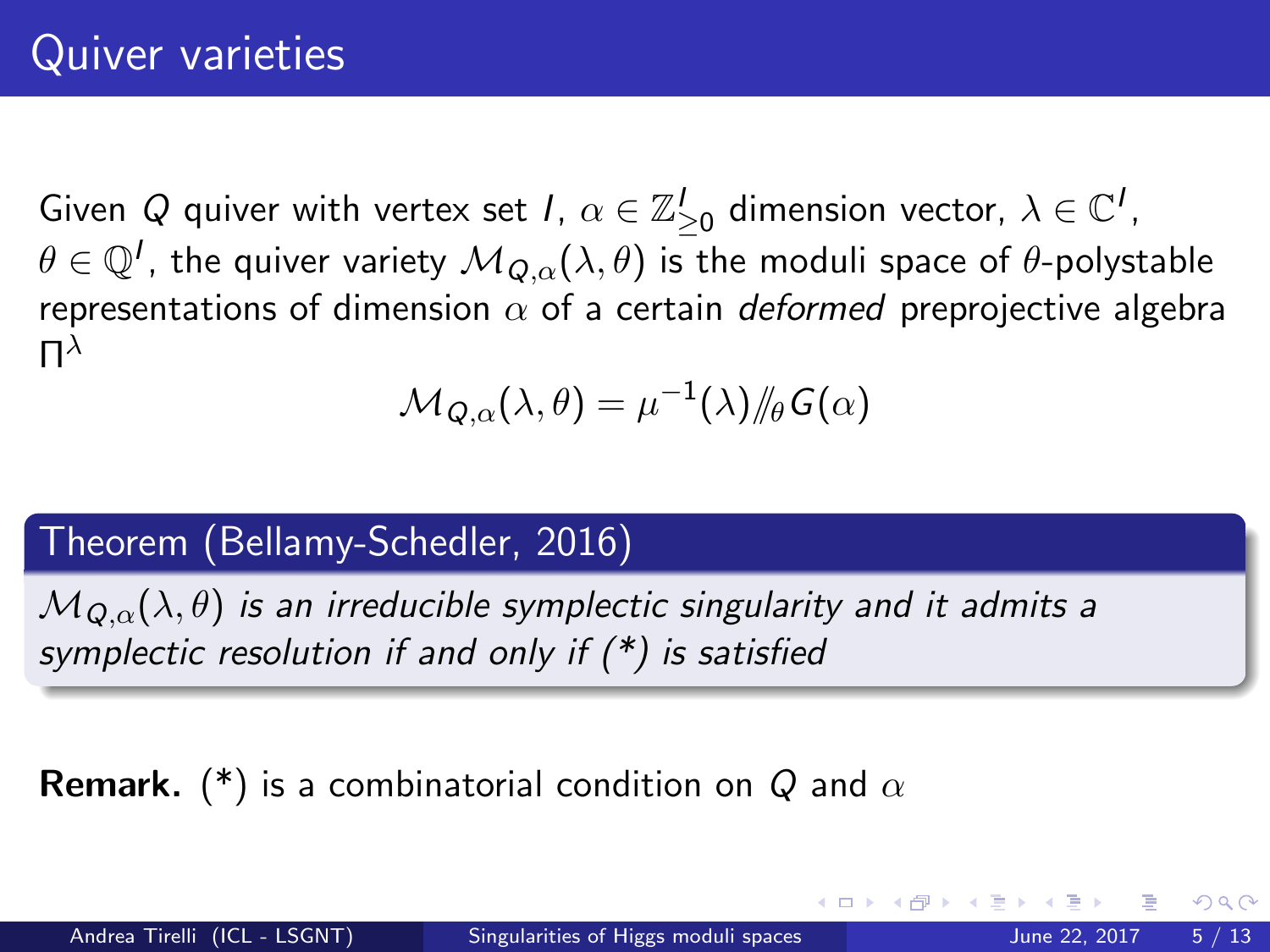Consider the Jordan quiver  $J_g$  with dimension vector  $\alpha = n$ 

$$
\mathcal{M}_{J_g,n}(0,0) \cong C_I \mathcal{M}_B(g,n)
$$

**∢ ⊡** 

 $298$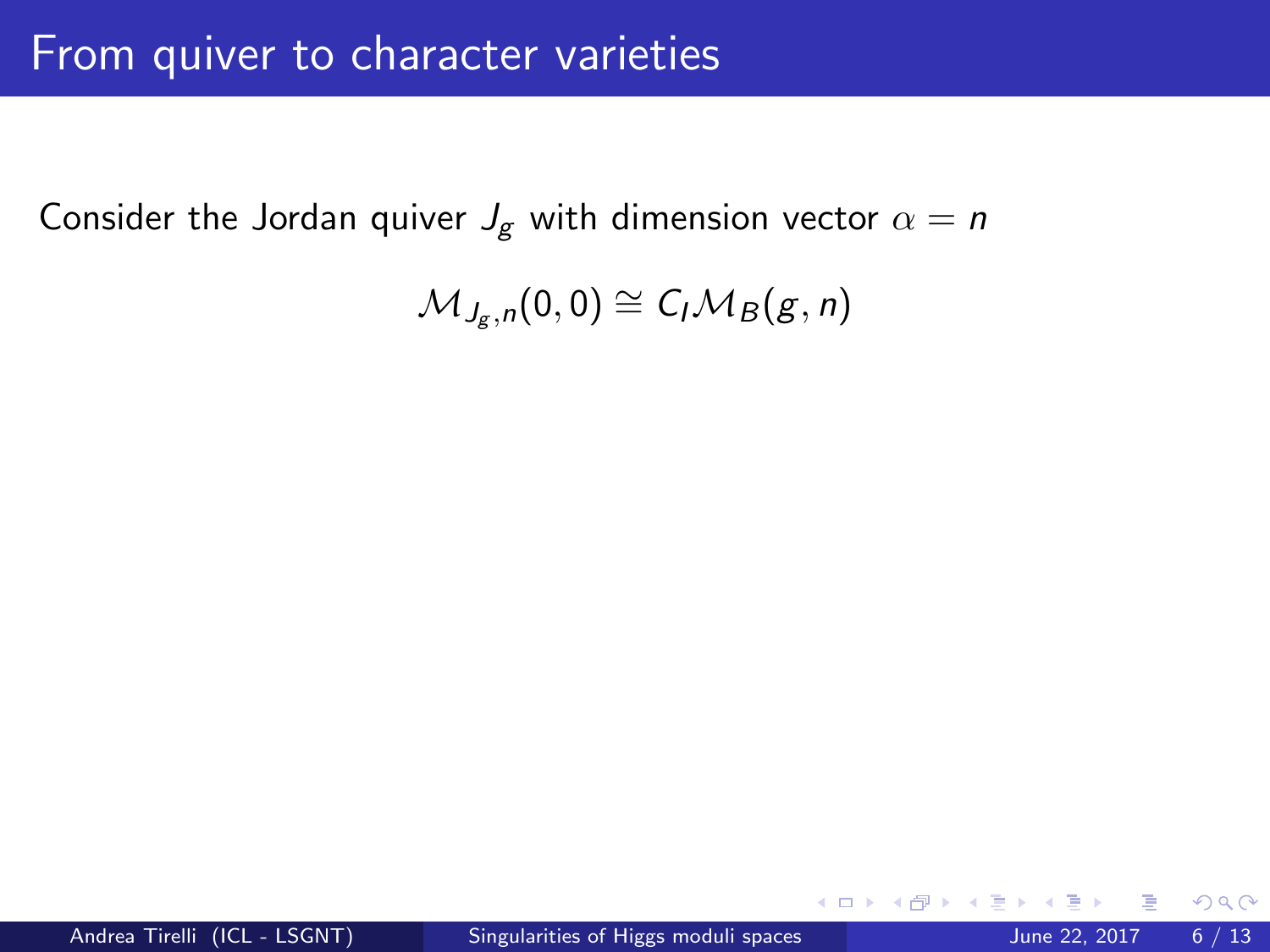Consider the Jordan quiver  $J_g$  with dimension vector  $\alpha = n$ 

$$
\mathcal{M}_{J_g,n}(0,0) \cong C_I \mathcal{M}_B(g,n)
$$

where

$$
\mathcal{M}_B(g,n) = \text{Hom}(\pi_1(\Sigma_g), GL_n)/\!\!/ GL_n
$$

In this case  $(*) \Leftrightarrow (g, n) = (2, 2)$  or  $g = 1$ 

 $299$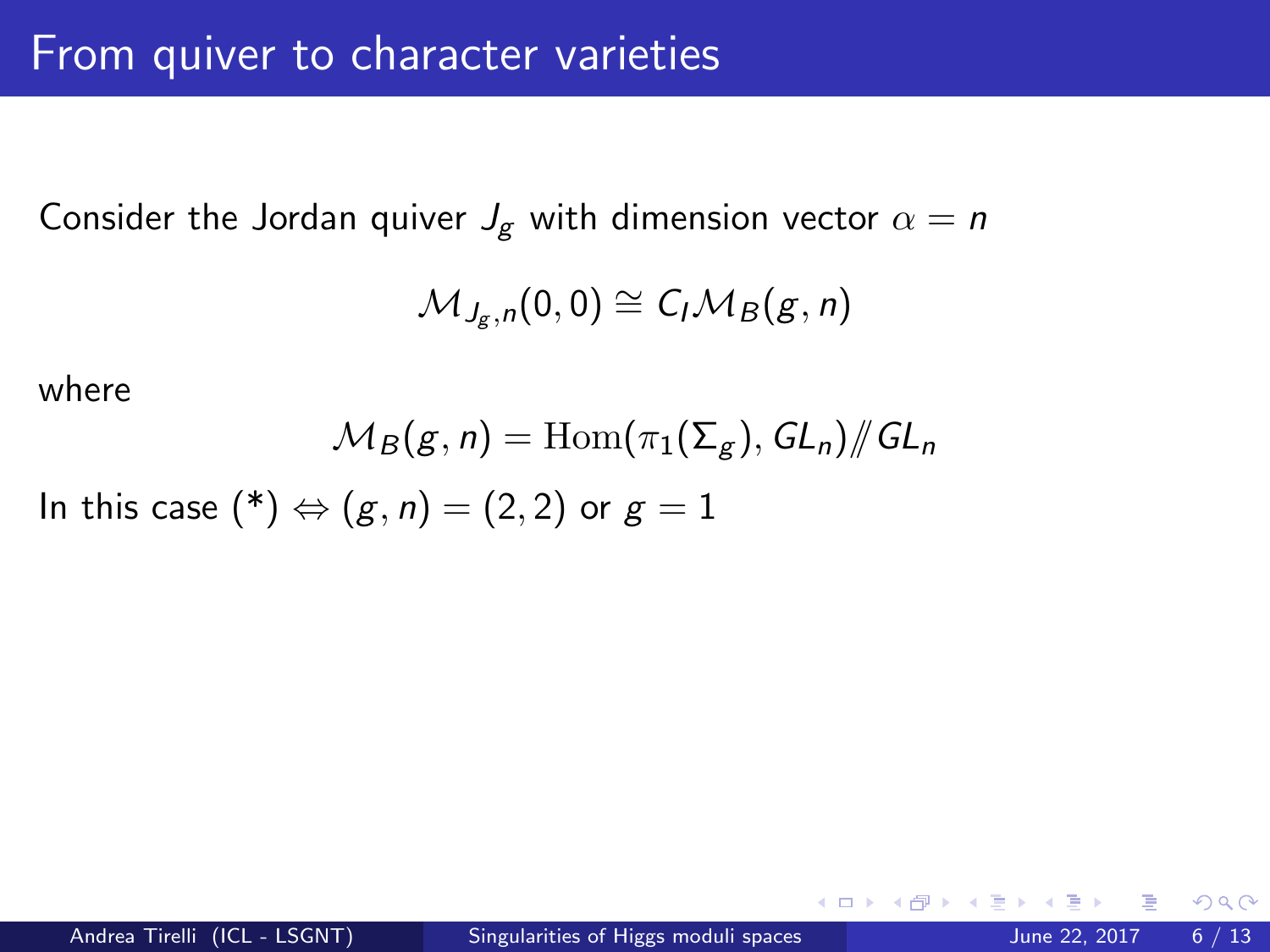Consider the Jordan quiver  $J_g$  with dimension vector  $\alpha = n$ 

$$
\mathcal{M}_{J_g,n}(0,0) \cong C_I \mathcal{M}_B(g,n)
$$

where

$$
\mathcal{M}_B(g,n) = \text{Hom}(\pi_1(\Sigma_g), GL_n)/\!\!/ GL_n
$$

In this case (\*) 
$$
\Leftrightarrow
$$
  $(g, n) = (2, 2)$  or  $g = 1$ 

#### Theorem (Bellamy-Schedler, 2016)

 $M_B(g, n)$  is an irreducible symplectic singularity and it admits a symplectic resolution if and only if  $(g, n) = (2, 2)$  or  $g = 1$ .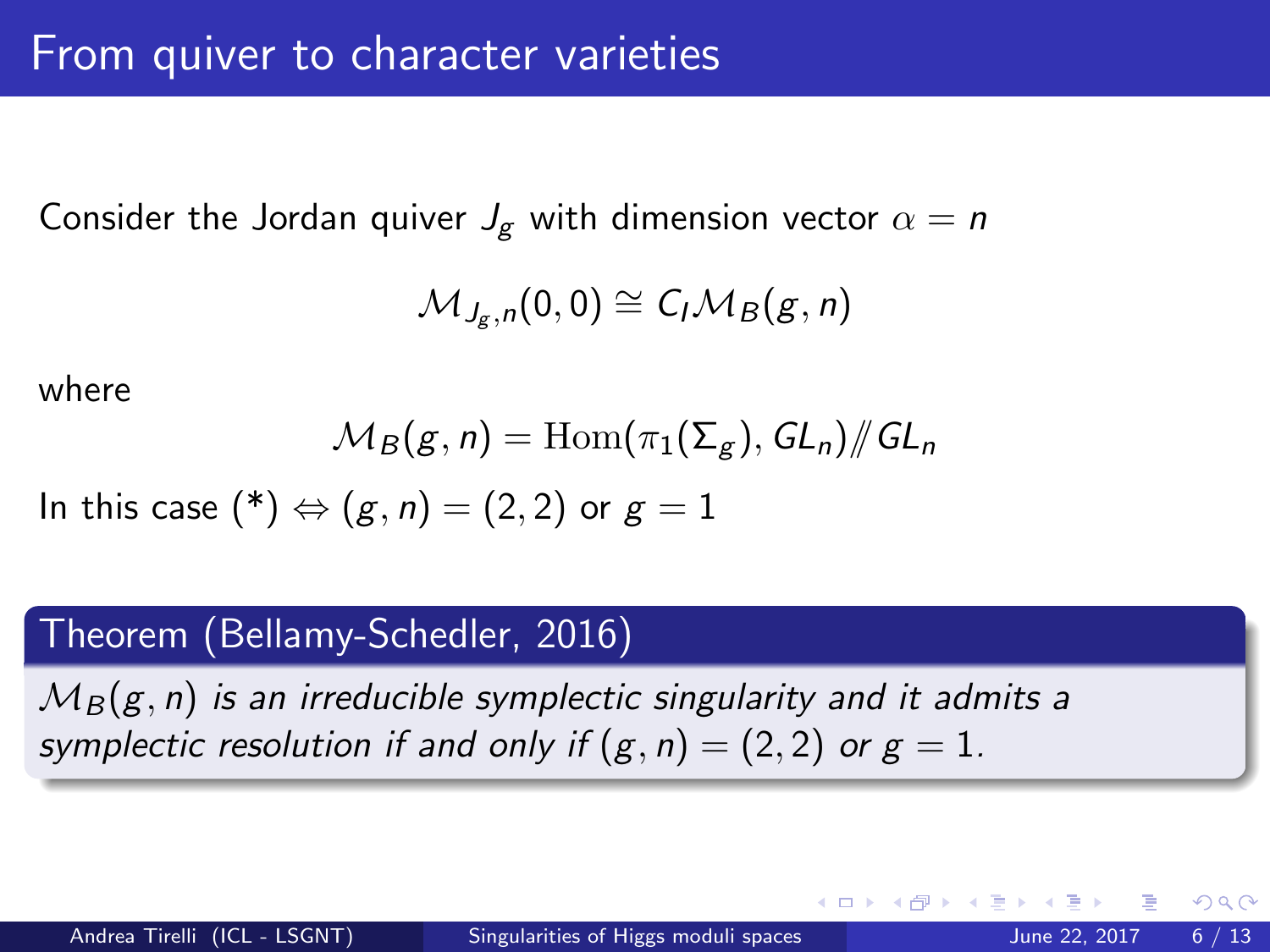Define  $\mathcal{M}_H(\Sigma_g, n)$  = moduli space of polystable Higgs bundles of rank n and degree 0 on  $\Sigma_g$ 

4 D F

 $298$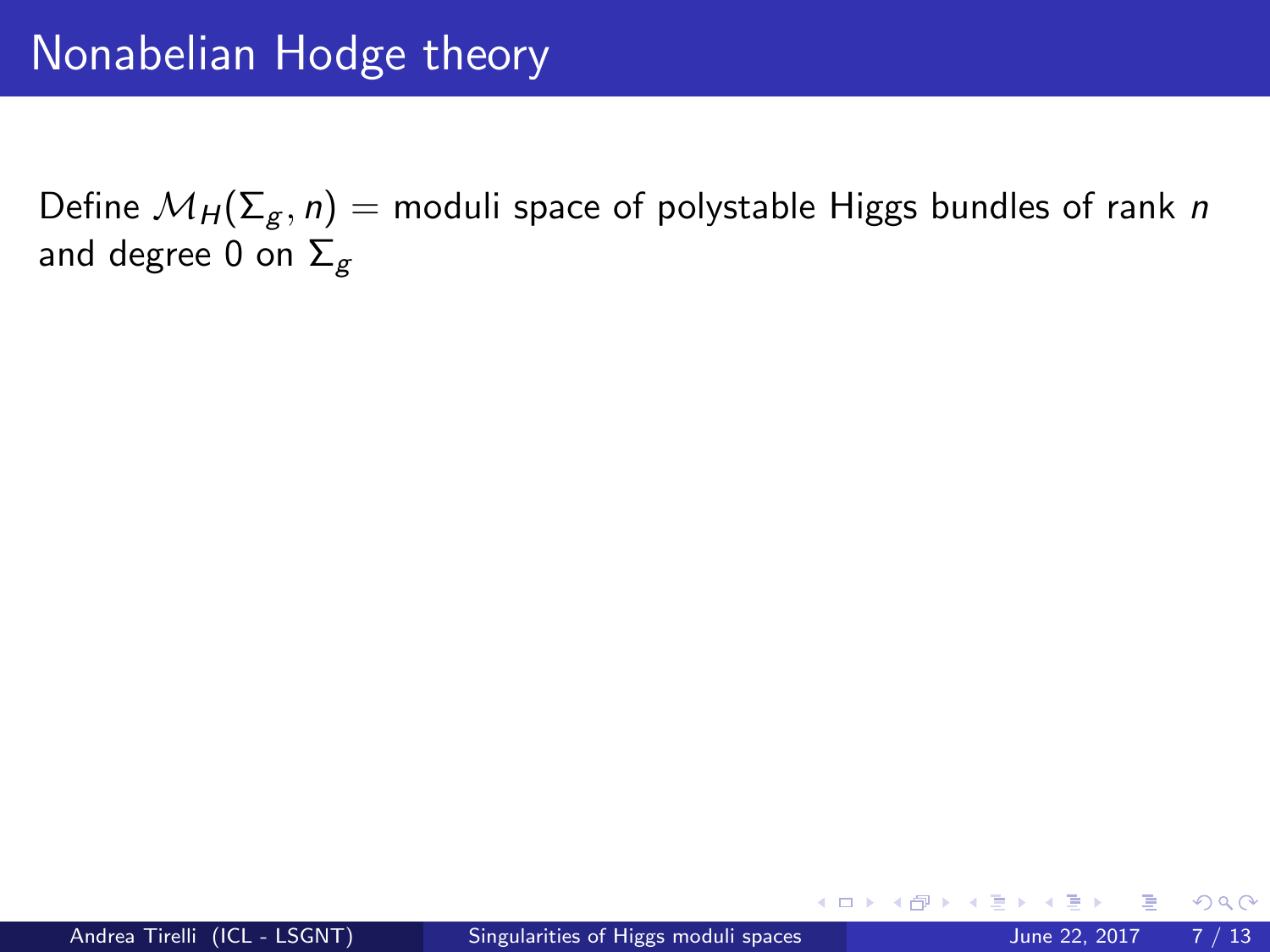Define  $\mathcal{M}_H(\Sigma_g, n)$  = moduli space of polystable Higgs bundles of rank n and degree 0 on  $\Sigma_g$ 

From the work of Hitchin, Simpson, Donaldson, Corlette we get

Theorem (NHC)

There is a bijection

$$
\phi: \mathcal{M}_B(g,n) \to \mathcal{M}_H(\Sigma_g,n)
$$

which is a homeomorphism of topological spaces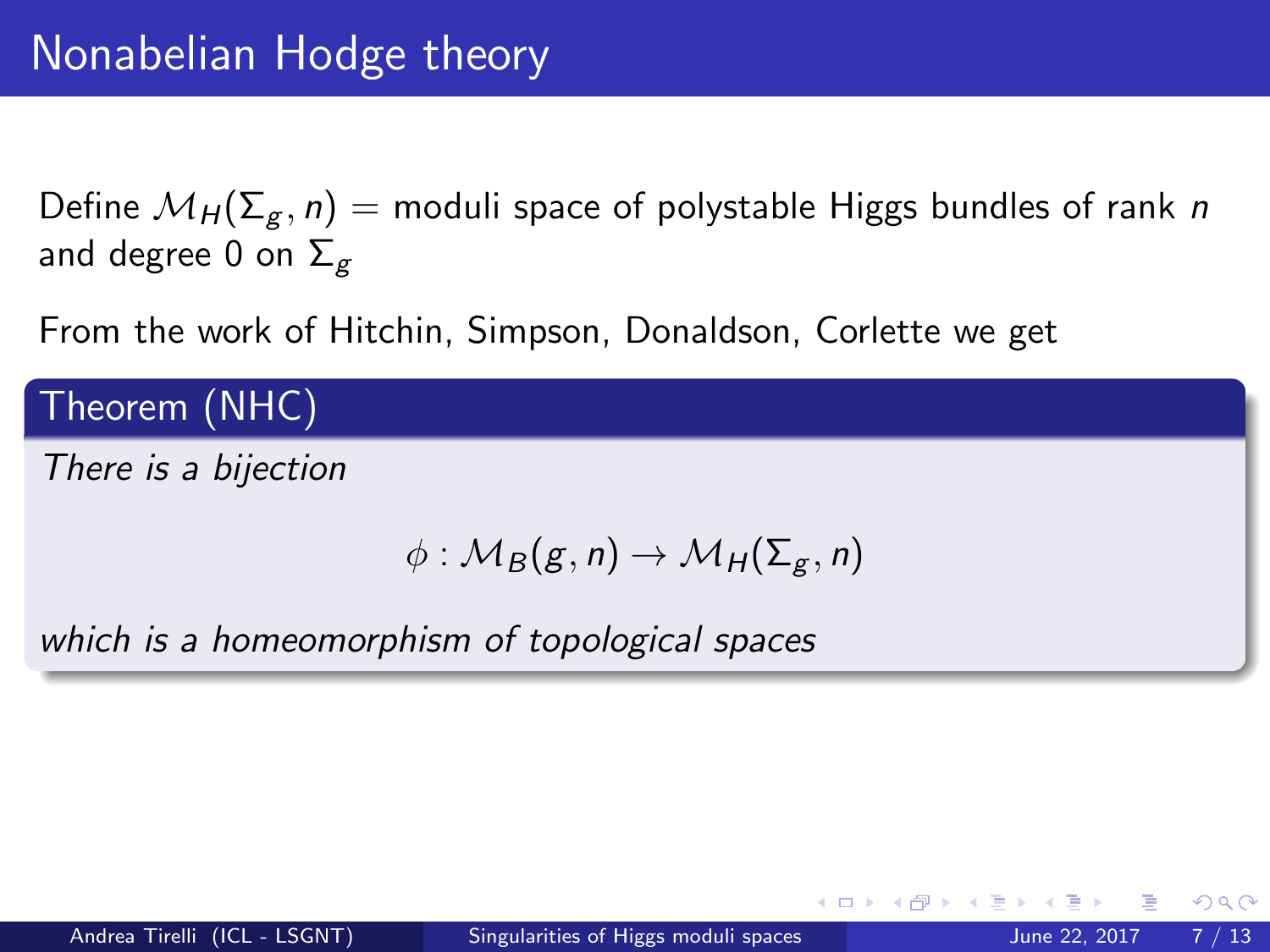Define  $\mathcal{M}_H(\Sigma_g, n)$  = moduli space of polystable Higgs bundles of rank n and degree 0 on  $\Sigma_g$ 

From the work of Hitchin, Simpson, Donaldson, Corlette we get

Theorem (NHC)

There is a bijection

$$
\phi: \mathcal{M}_B(g,n) \to \mathcal{M}_H(\Sigma_g,n)
$$

which is a homeomorphism of topological spaces

**Remark.** Can extend the above to arbitrary degree d and G-Higgs bundles for G reductive.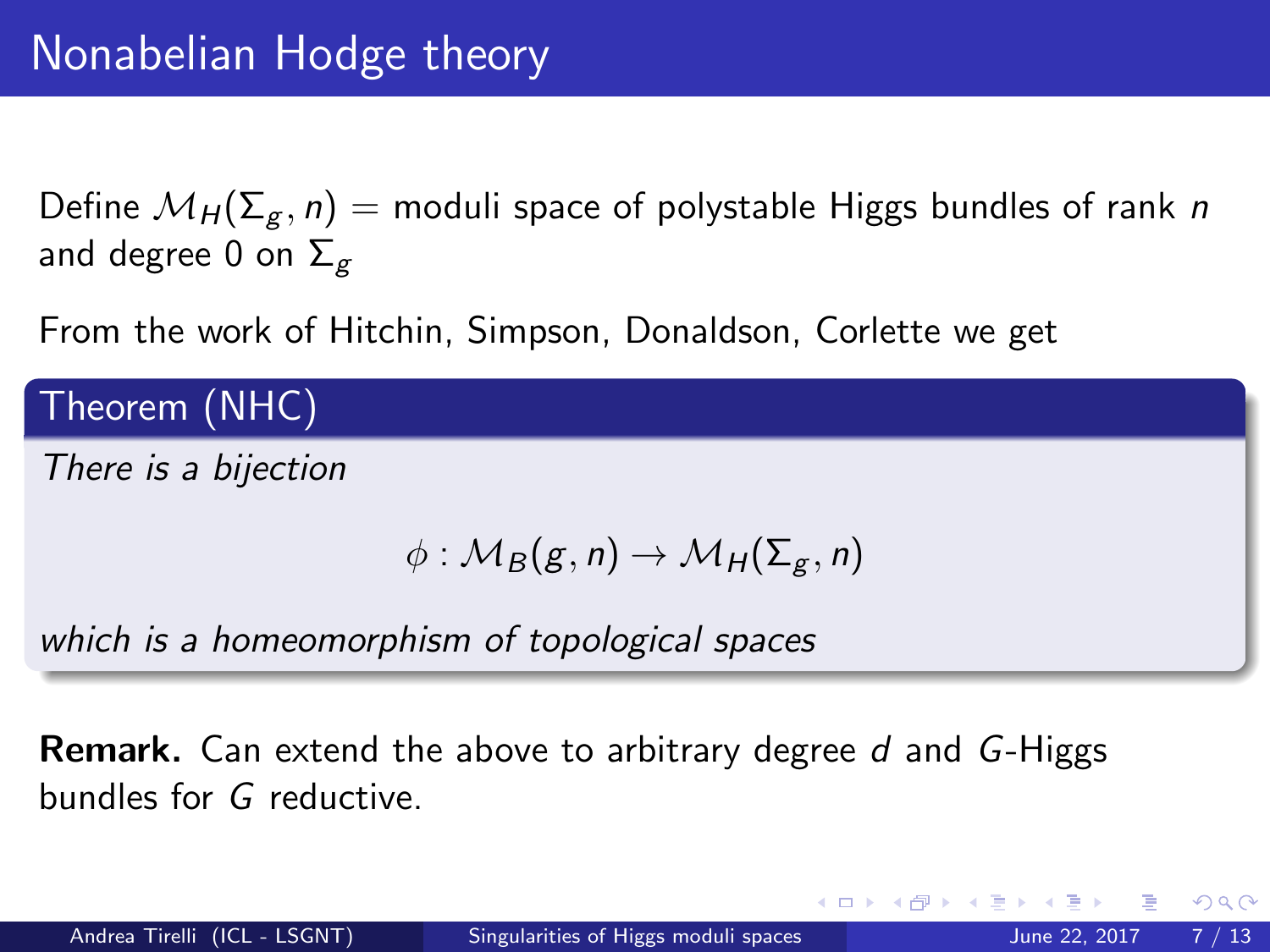4 0 8

 $298$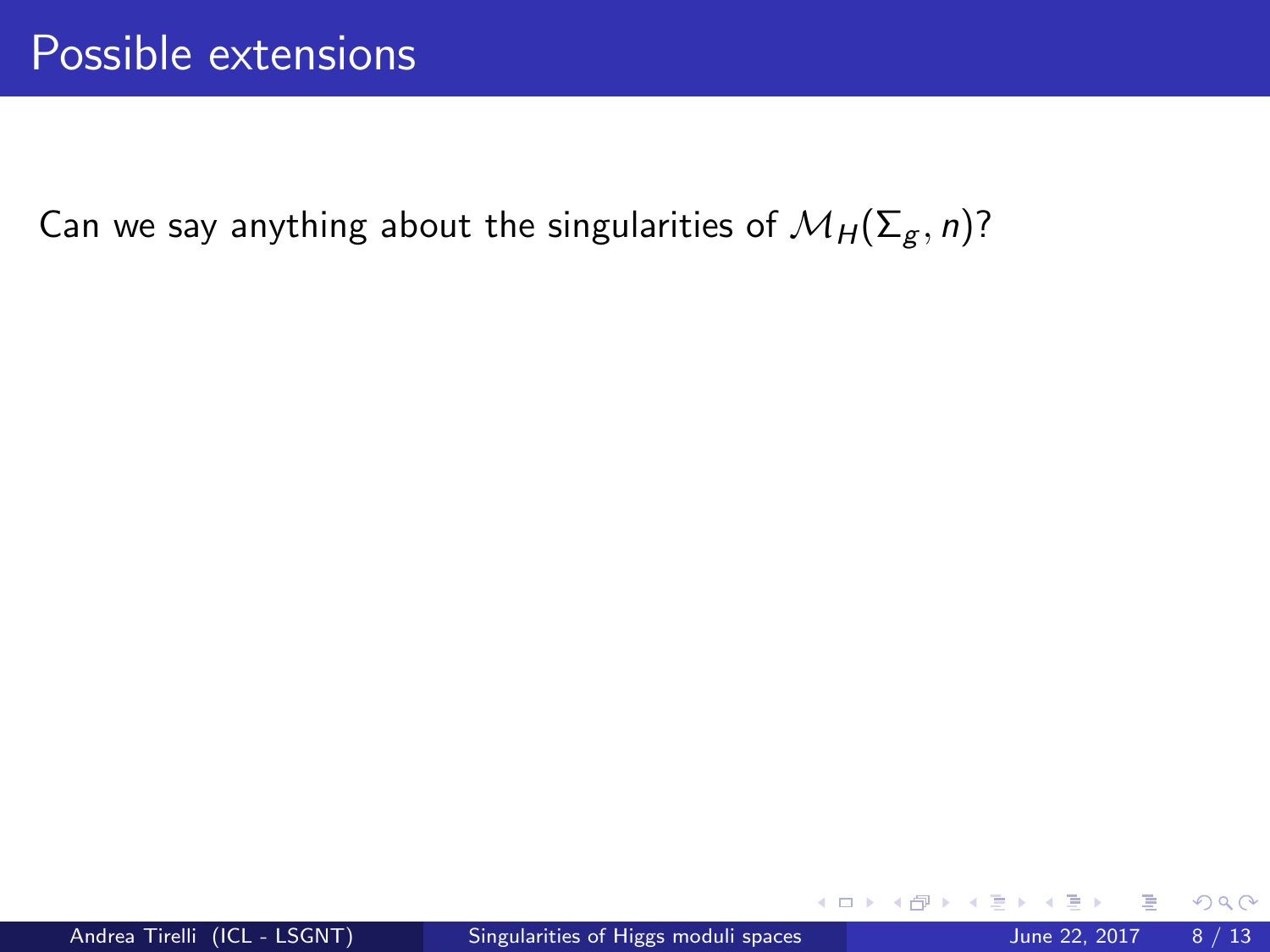## Theorem ( - , 2017)

 $\mathcal{M}_{H}(\Sigma_{g}, n)$  is a symplectic singularity and it admits a symplectic resolution if and only if  $(g, n) = (2, 2)$  or  $g = 1$ .

 $QQ$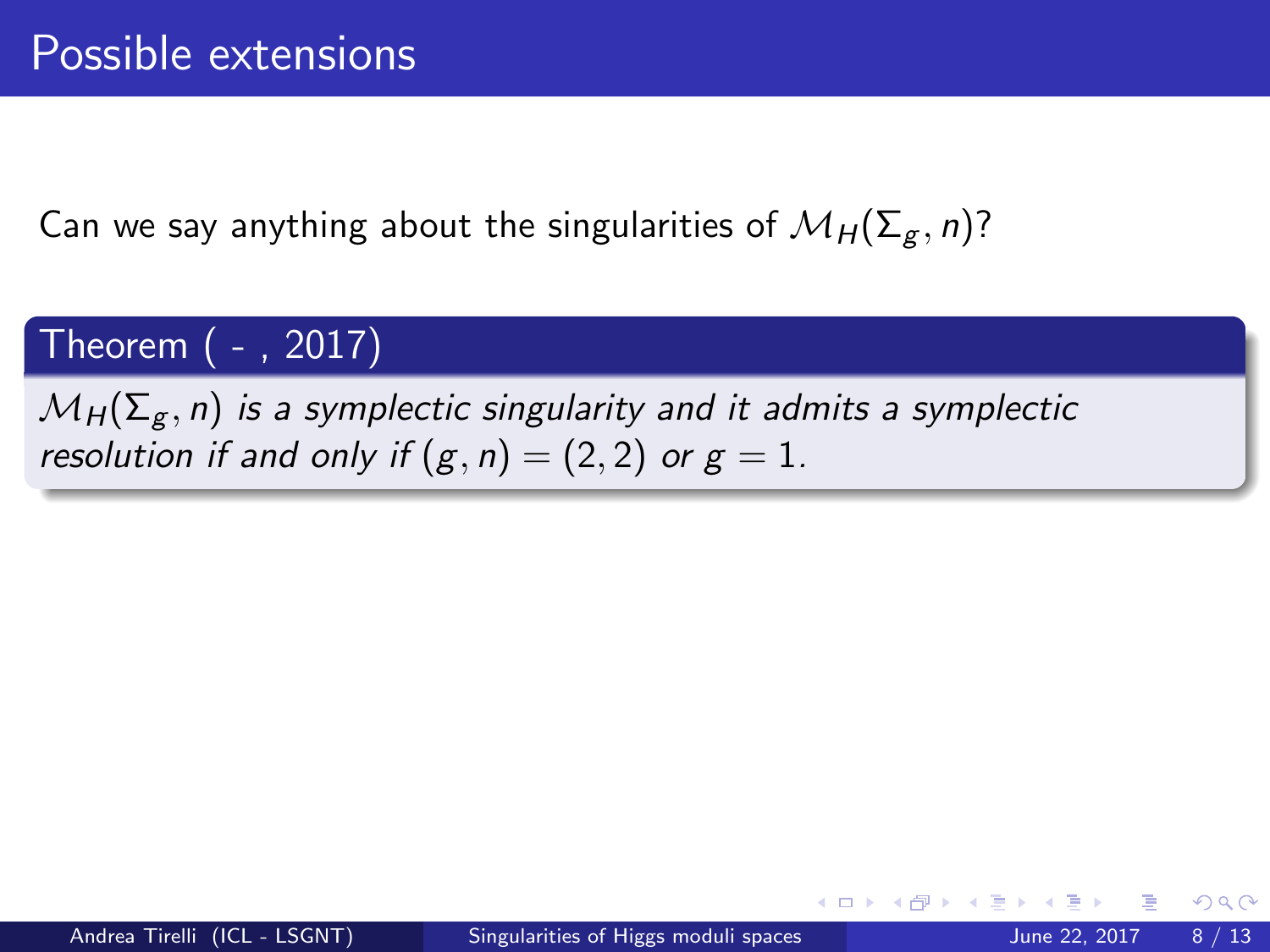## Theorem ( - , 2017)

 $\mathcal{M}_{H}(\Sigma_g, n)$  is a symplectic singularity and it admits a symplectic resolution if and only if  $(g, n) = (2, 2)$  or  $g = 1$ .

Related work: Kiem and Yoo (2005) prove analogous result for the  $SL<sub>2</sub>$ -Higgs bundle moduli space, using the stringy E-function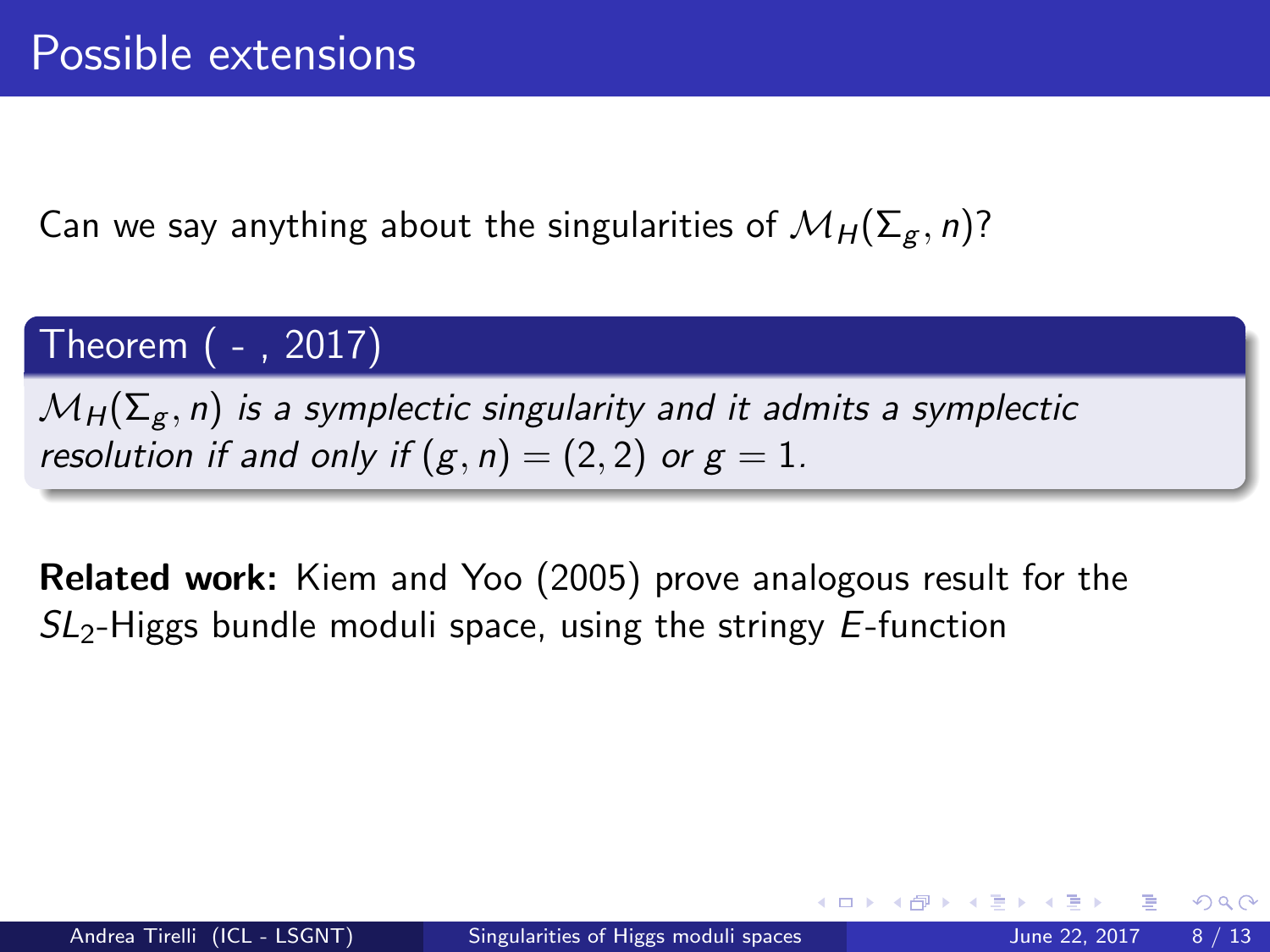## Theorem ( - , 2017)

 $\mathcal{M}_{H}(\Sigma_g, n)$  is a symplectic singularity and it admits a symplectic resolution if and only if  $(g, n) = (2, 2)$  or  $g = 1$ .

Related work: Kiem and Yoo (2005) prove analogous result for the  $SL<sub>2</sub>$ -Higgs bundle moduli space, using the stringy E-function

**Our approach:** transfer results on  $M_B(g, n)$  to  $M_H(\Sigma_g, n)$  using NHC, in particular the Isosingularity theorem (for the non-existence part)

 $QQ$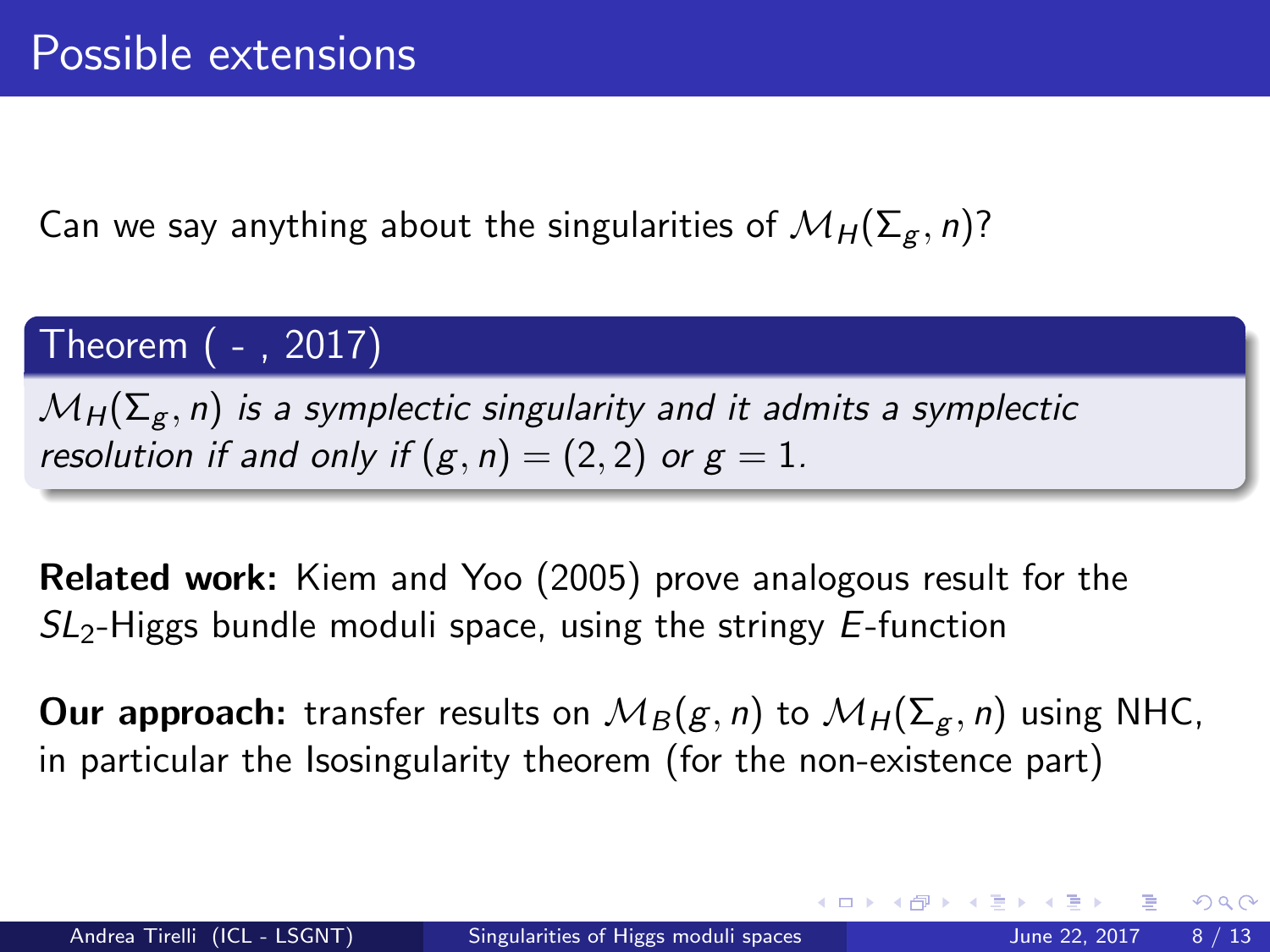## Theorem (Simpson, 1994)

## The moduli spaces  $M_B(g, n)$  and  $M_H(\Sigma_g, n)$  are locally étale isomorphic at corresponding points (via NHC)

4 D F

 $290$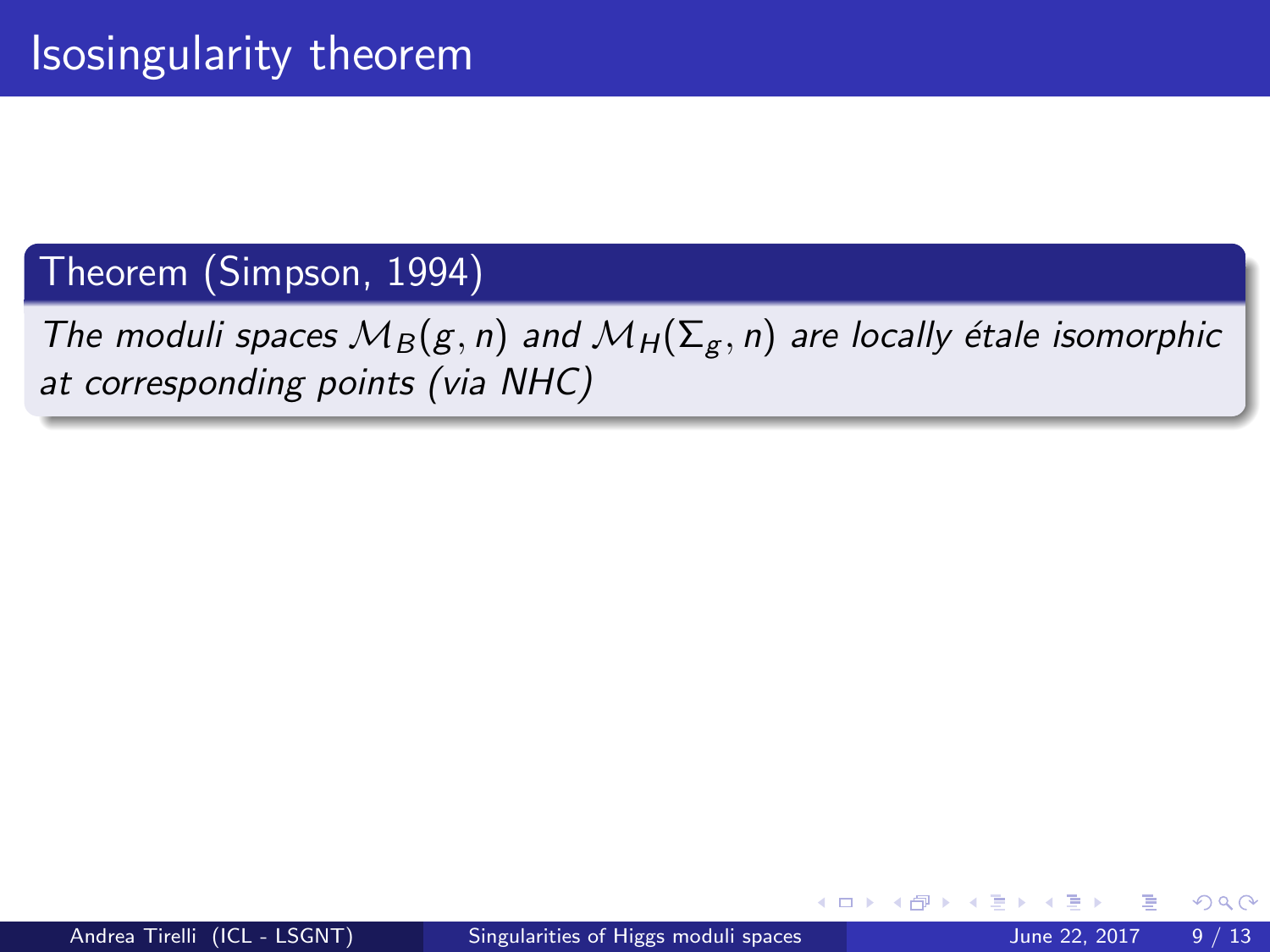## Theorem (Simpson, 1994)

The moduli spaces  $M_B(g, n)$  and  $M_H(\Sigma_g, n)$  are locally étale isomorphic at corresponding points (via NHC)

Prove uses Goldman-Milson deformation theory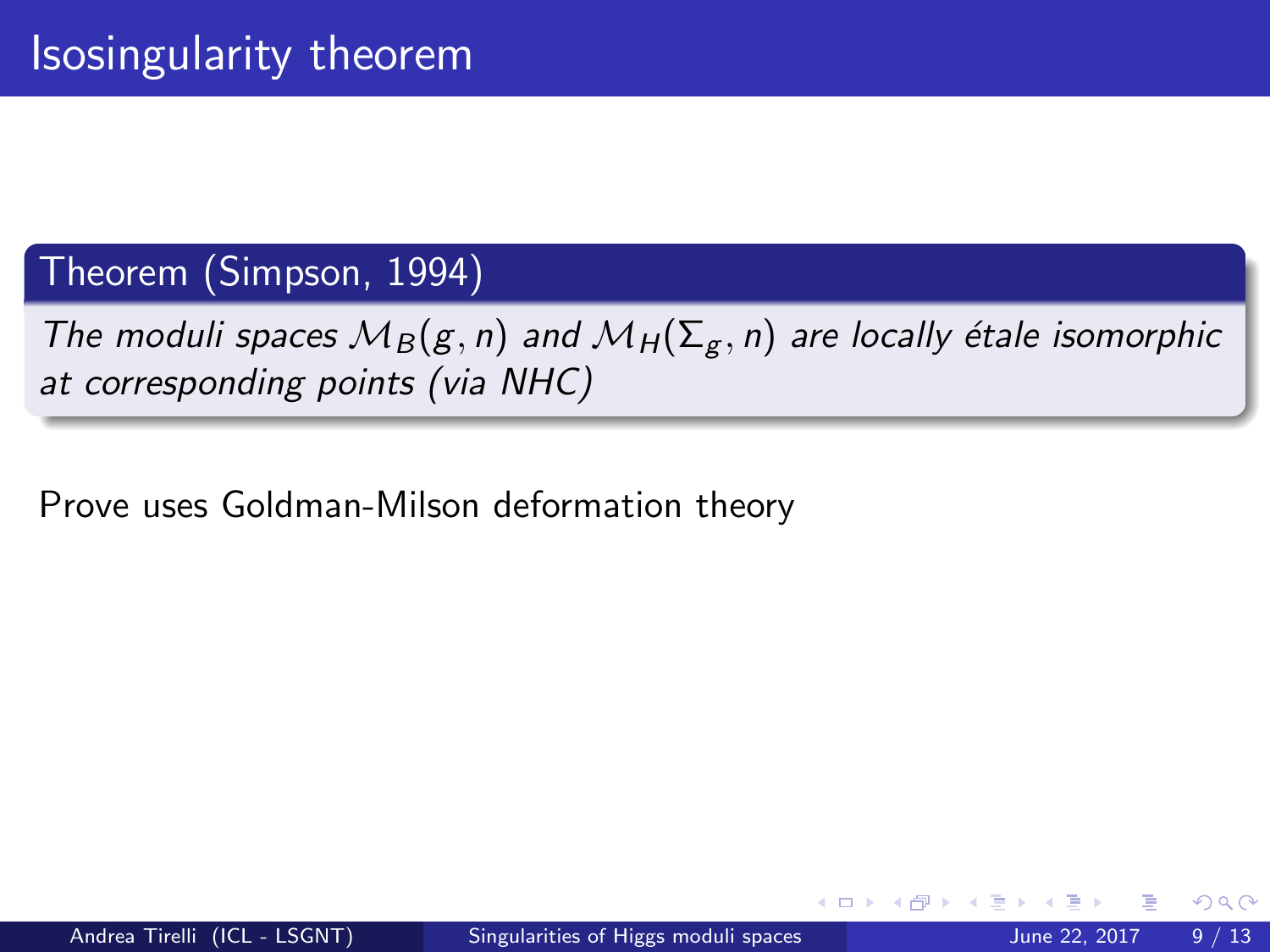## Theorem (Simpson, 1994)

The moduli spaces  $M_B(g, n)$  and  $M_H(\Sigma_g, n)$  are locally étale isomorphic at corresponding points (via NHC)

Prove uses Goldman-Milson deformation theory

As a consequence we get

$$
\widehat{\mathcal{M}}_{B}(g,n)_{x}\cong \widehat{\mathcal{M}_{H}}(\Sigma_{g},n)_{\phi(x)}
$$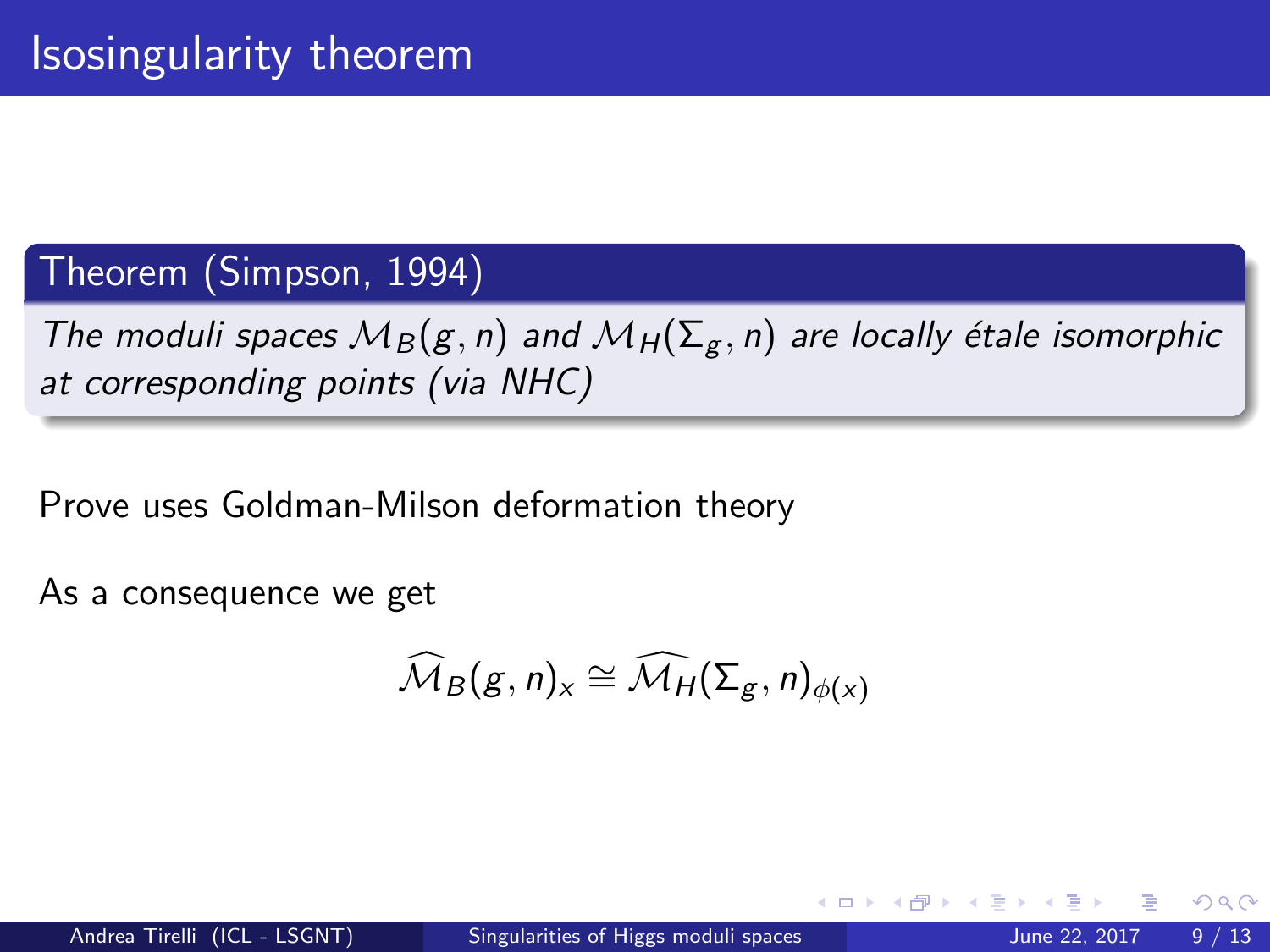$g = 1$ : explicit geometric description of the moduli space

Theorem (Franco, Garcia-Prada, Newstead, 2012)

 $\mathcal{M}_H(\Sigma_1, n) \cong \text{Sym}^n(\mathcal{T}^*\Sigma_1)$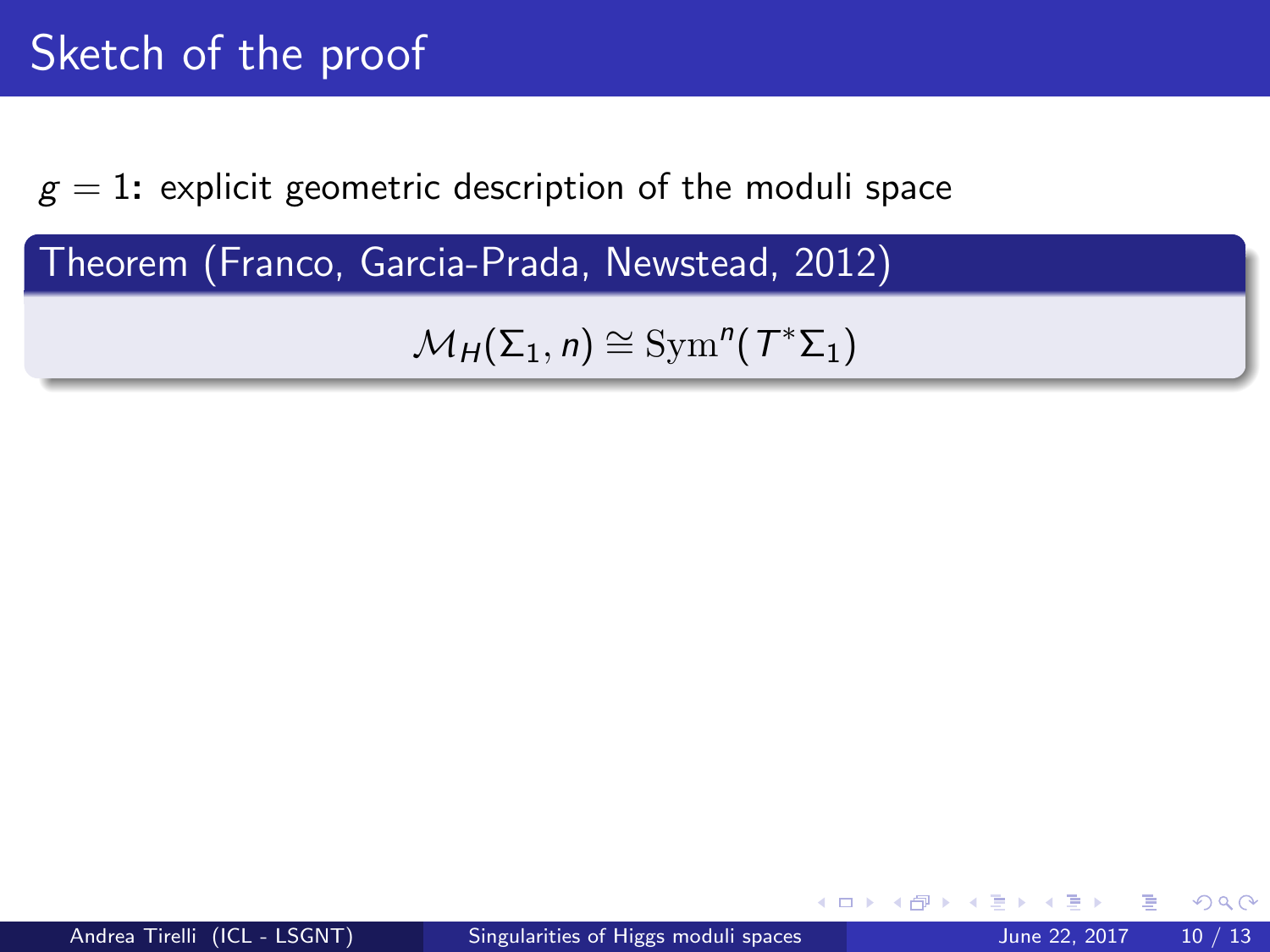$g = 1$ : explicit geometric description of the moduli space

Theorem (Franco, Garcia-Prada, Newstead, 2012)

 $\mathcal{M}_H(\Sigma_1, n) \cong \text{Sym}^n(\mathcal{T}^*\Sigma_1)$ 

 $T^*\Sigma_1$  is a sympectic surface so we get a resolution using  $\mathrm{Hilb}^n(T^*\Sigma_1)$ (moduli theoretic description of this given by Groechenig)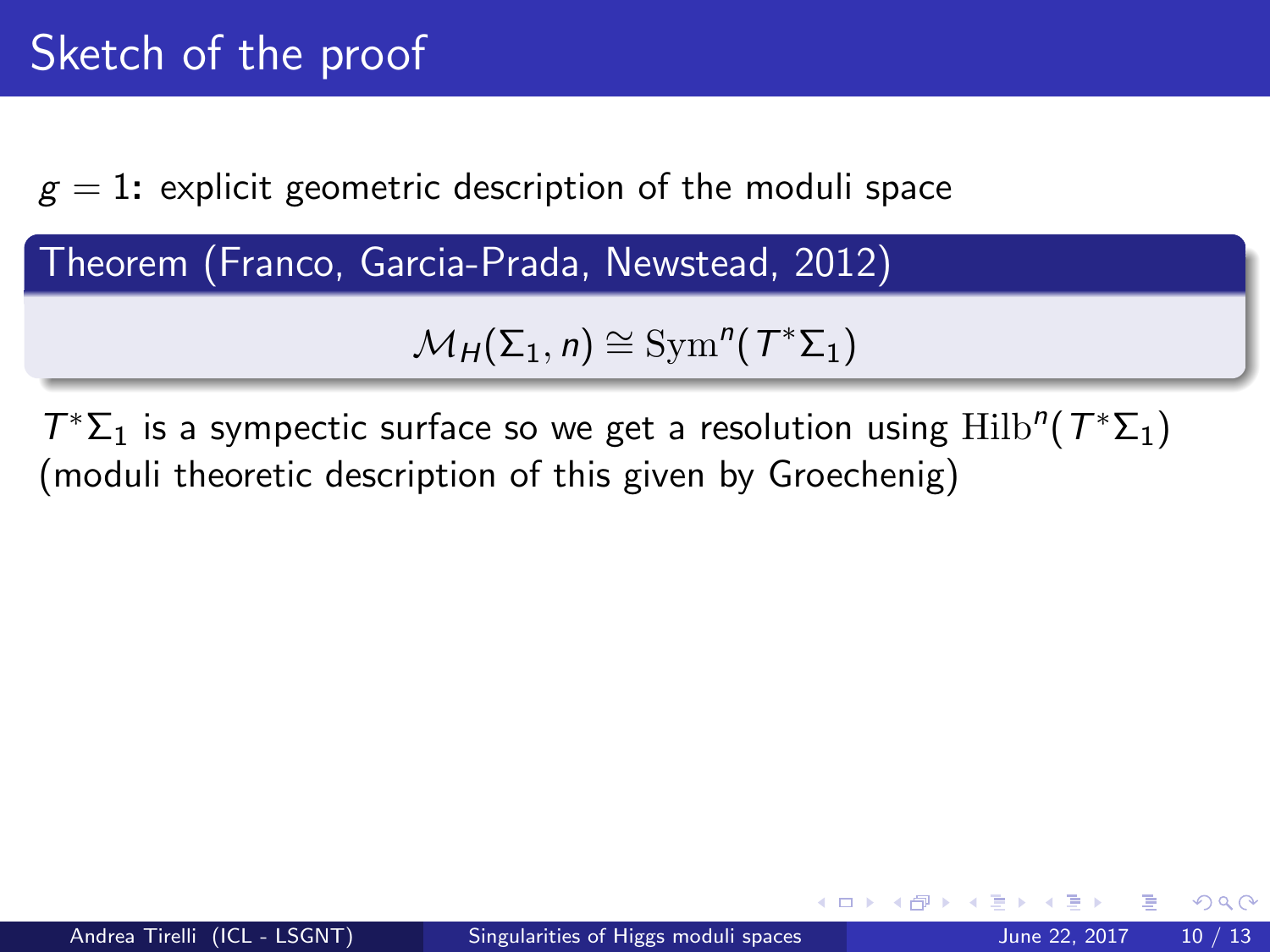$g = 1$ : explicit geometric description of the moduli space

Theorem (Franco, Garcia-Prada, Newstead, 2012)

 $\mathcal{M}_H(\Sigma_1, n) \cong \text{Sym}^n(\mathcal{T}^*\Sigma_1)$ 

 $T^*\Sigma_1$  is a sympectic surface so we get a resolution using  $\mathrm{Hilb}^n(T^*\Sigma_1)$ (moduli theoretic description of this given by Groechenig)

## $g > 2$ :

## Theorem (Namikawa, 2001)

A normal variety is a symplectic singularity if and only if it has admits a symplectic form on the smooth locus and has rational Gorenstein singularities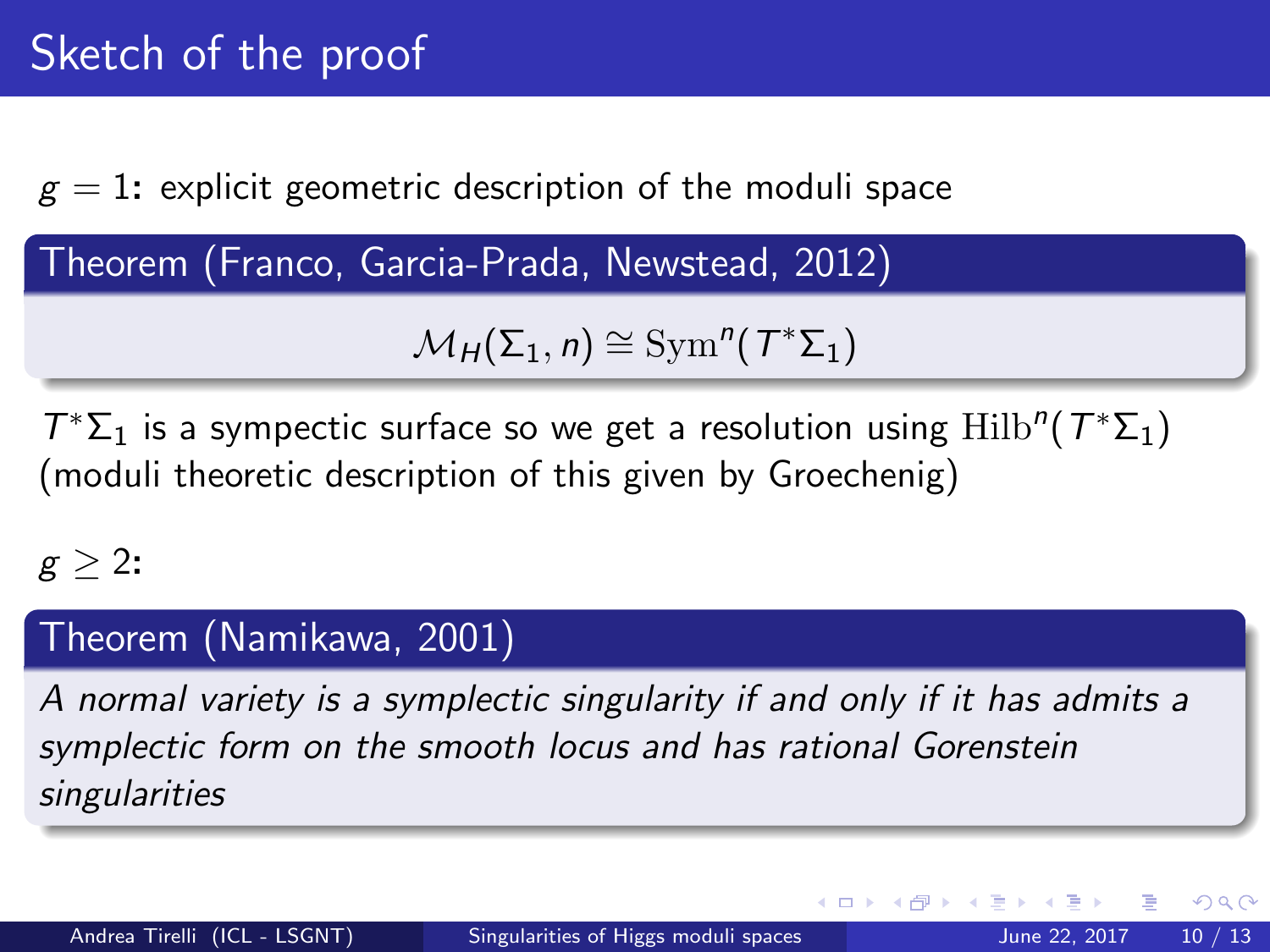$\leftarrow$ 

 $QQ$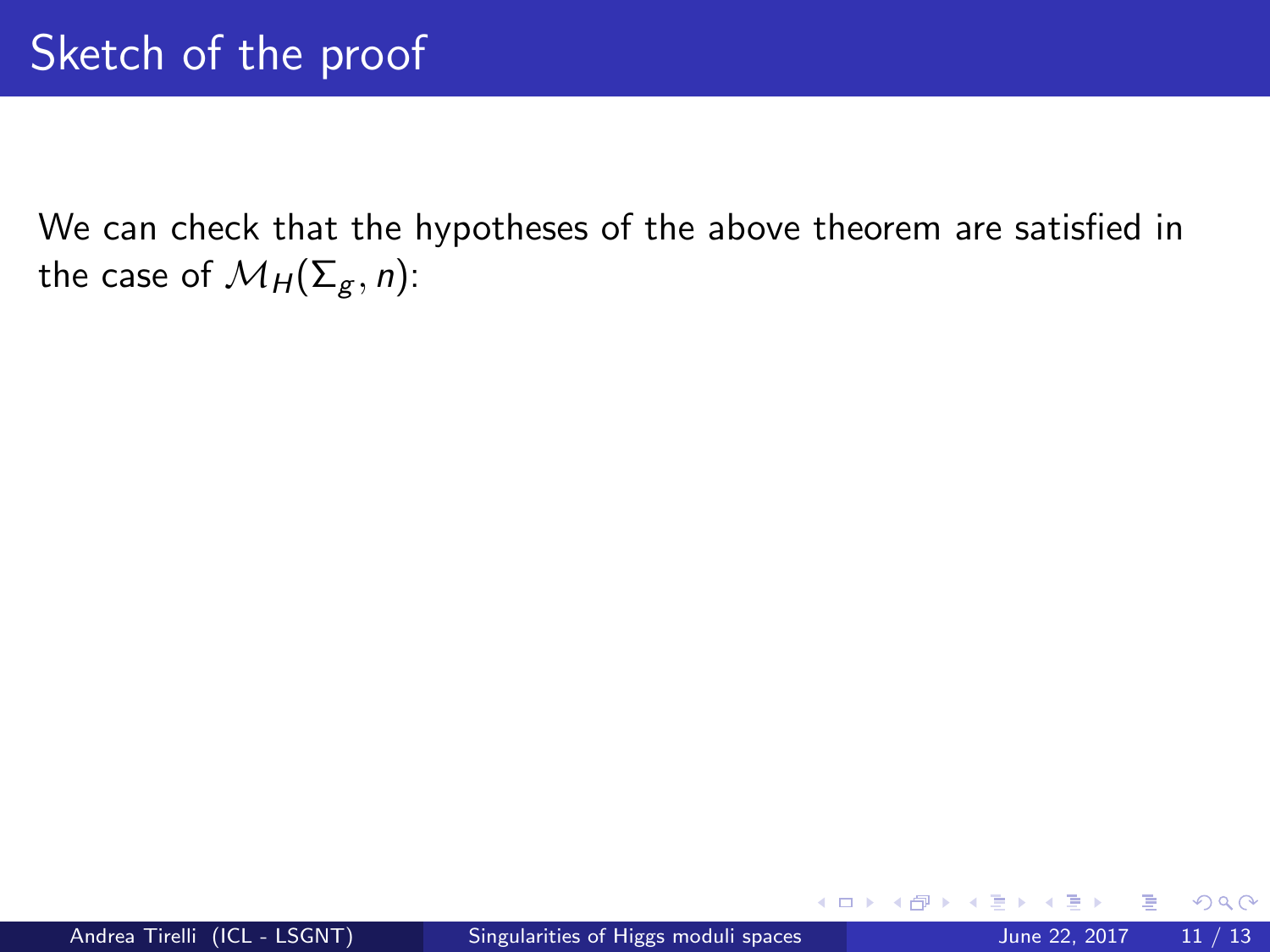$\mathcal{M}_H^{st}(\mathsf{\Sigma}_g,n)$  is hyperkähler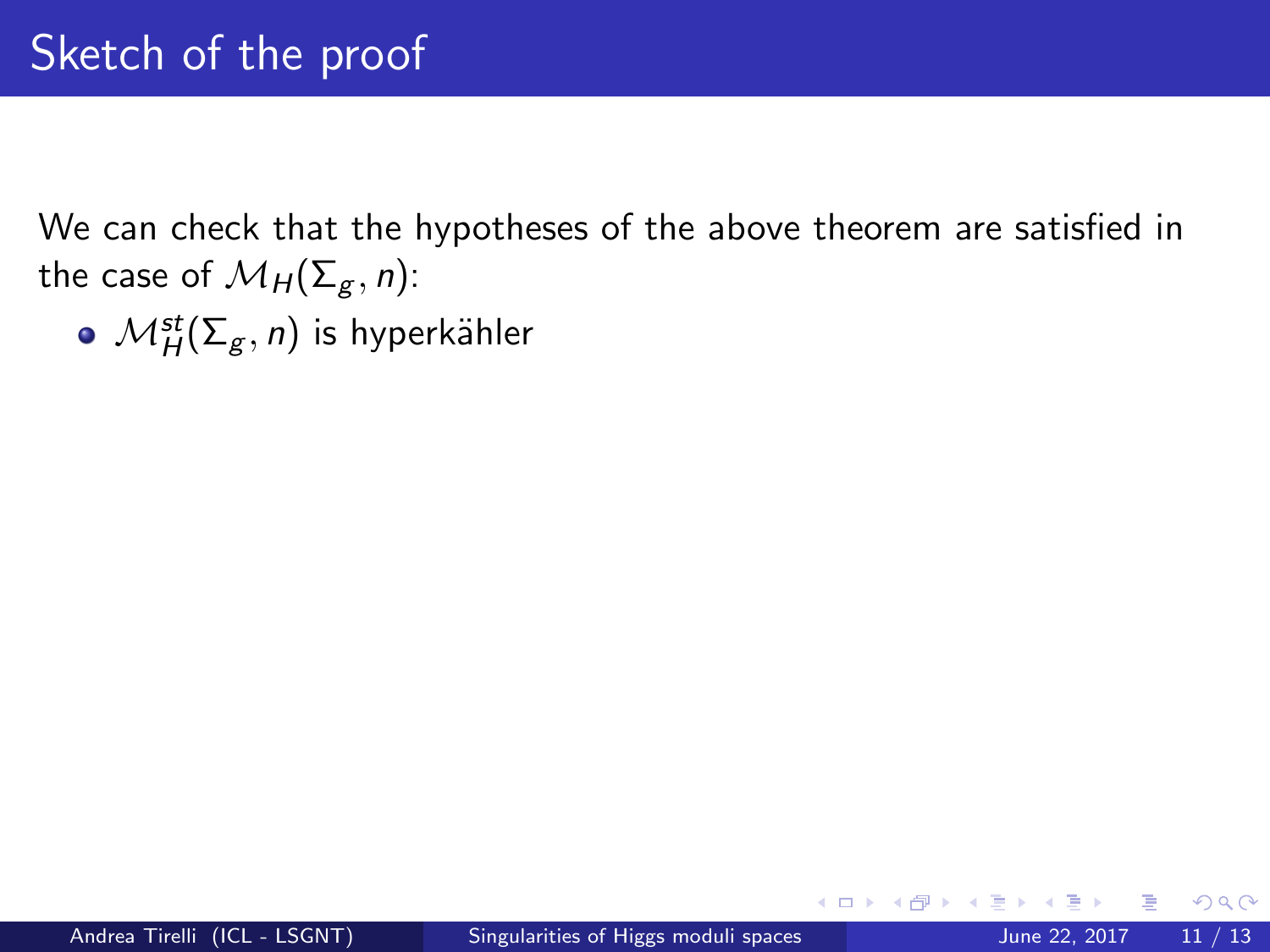- $\mathcal{M}_H^{st}(\mathsf{\Sigma}_g,n)$  is hyperkähler
- rational Gorestein, étale local property, hence use Isosingularity theorem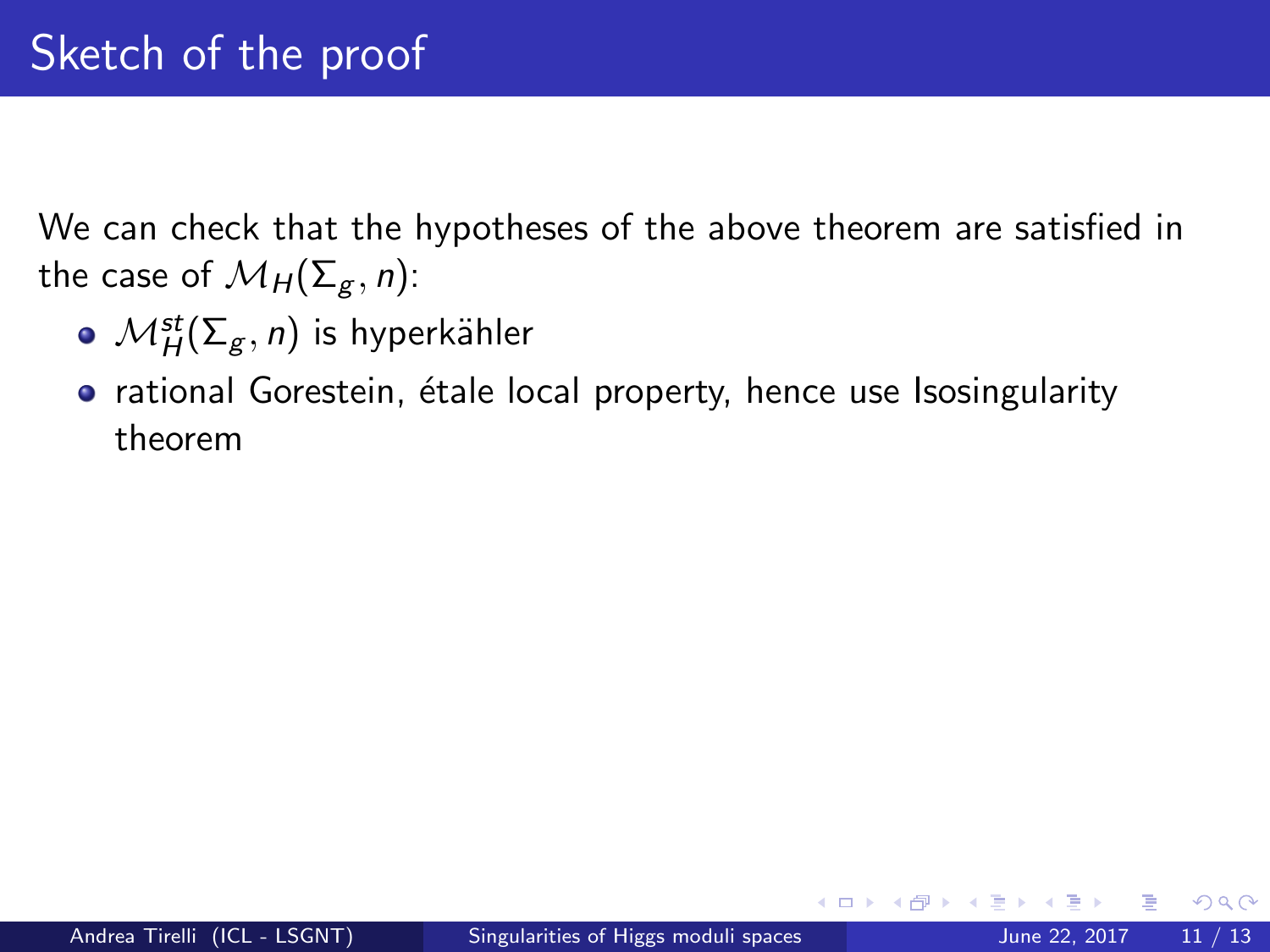- $\mathcal{M}_H^{st}(\mathsf{\Sigma}_g,n)$  is hyperkähler
- rational Gorestein, étale local property, hence use Isosingularity theorem

Existence of symplectic resolution: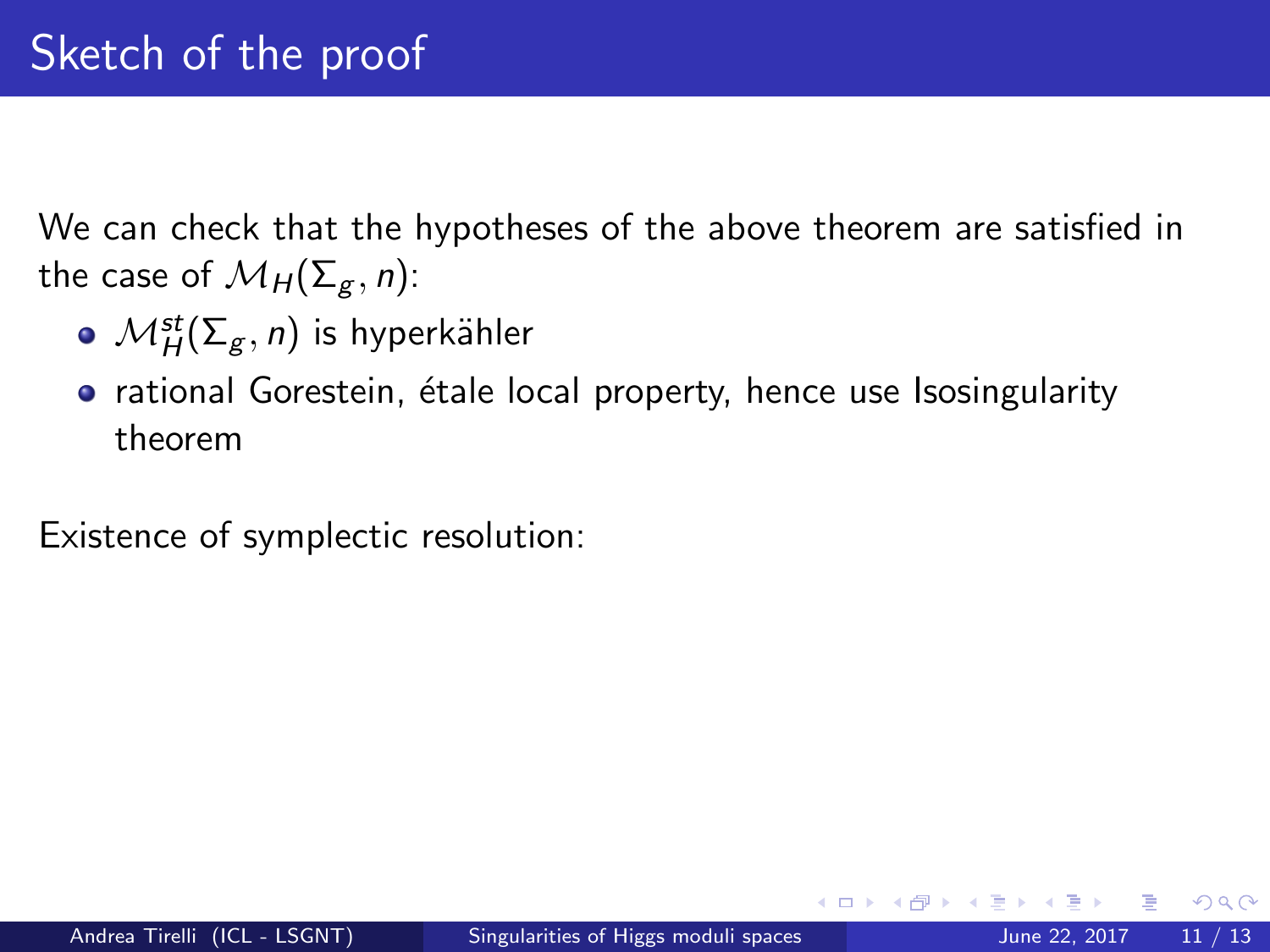- $\mathcal{M}_H^{st}(\mathsf{\Sigma}_g,n)$  is hyperkähler
- rational Gorestein, étale local property, hence use Isosingularity theorem

Existence of symplectic resolution:

 $(g, n) = (2, 2)$ : blow-up of the singular locus; similar to O'Grady's IHS manifolds; no clear moduli theoretic interpretation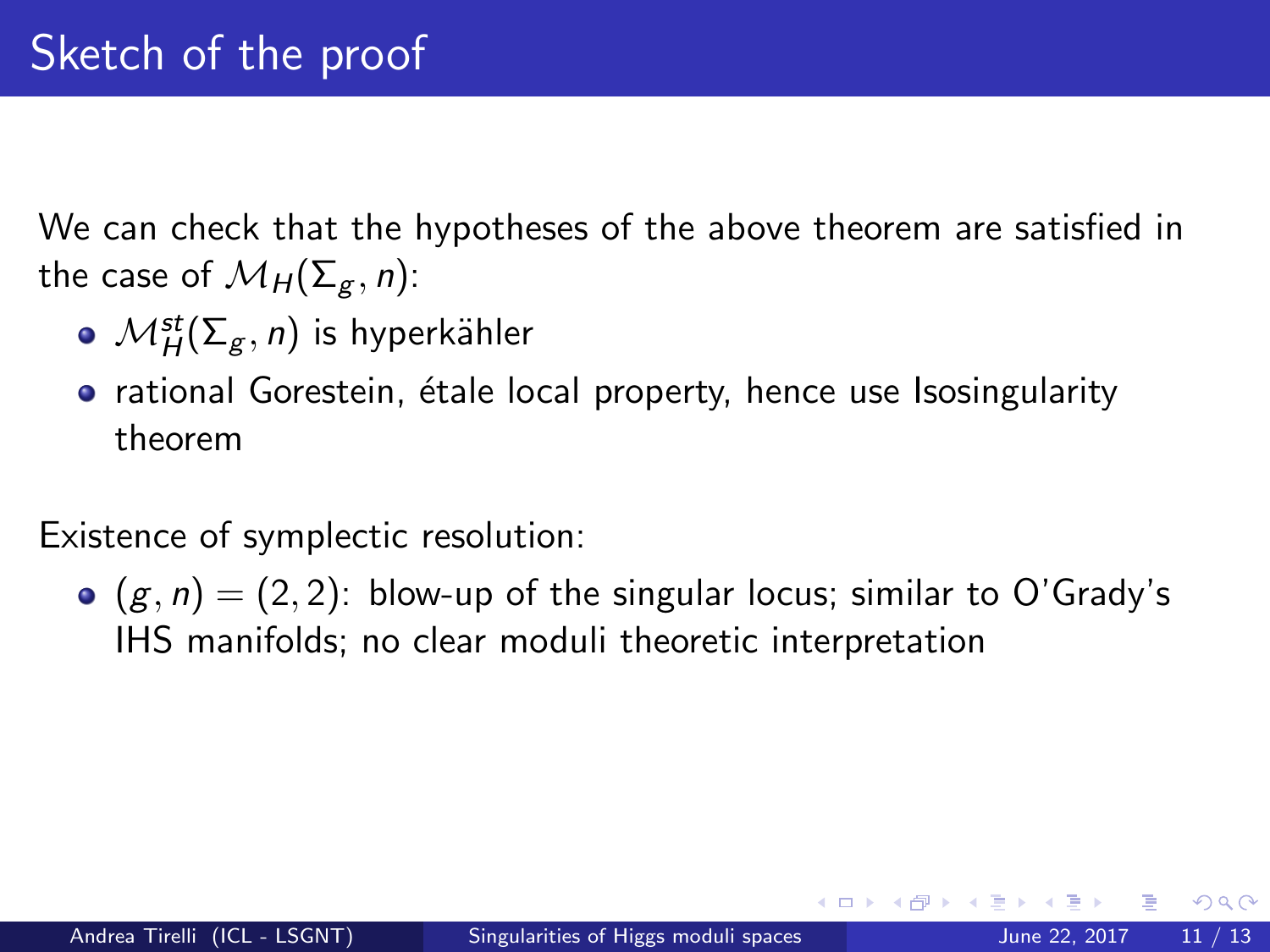- $\mathcal{M}_H^{st}(\mathsf{\Sigma}_g,n)$  is hyperkähler
- rational Gorestein, étale local property, hence use Isosingularity theorem

Existence of symplectic resolution:

- $(g, n) = (2, 2)$ : blow-up of the singular locus; similar to O'Grady's IHS manifolds; no clear moduli theoretic interpretation
- $(g, n) \neq (2, 2)$ : by contradiction: using Isosingularity theorem get a symplectic resolution of (an open subet of) the Betti moduli space

つへへ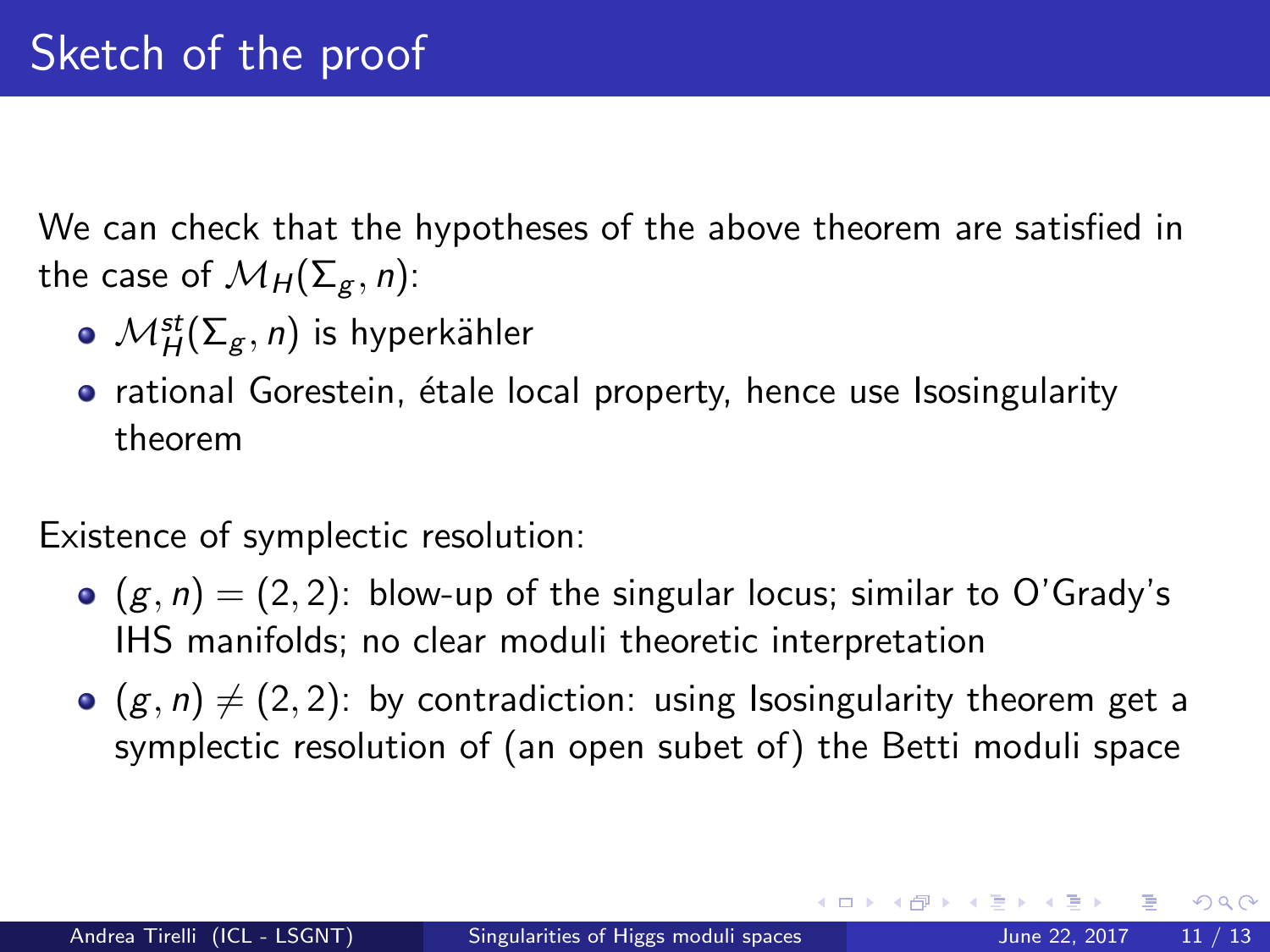**4 ロ ▶ 4 母 ▶ 4** 

∍ × ≃  $299$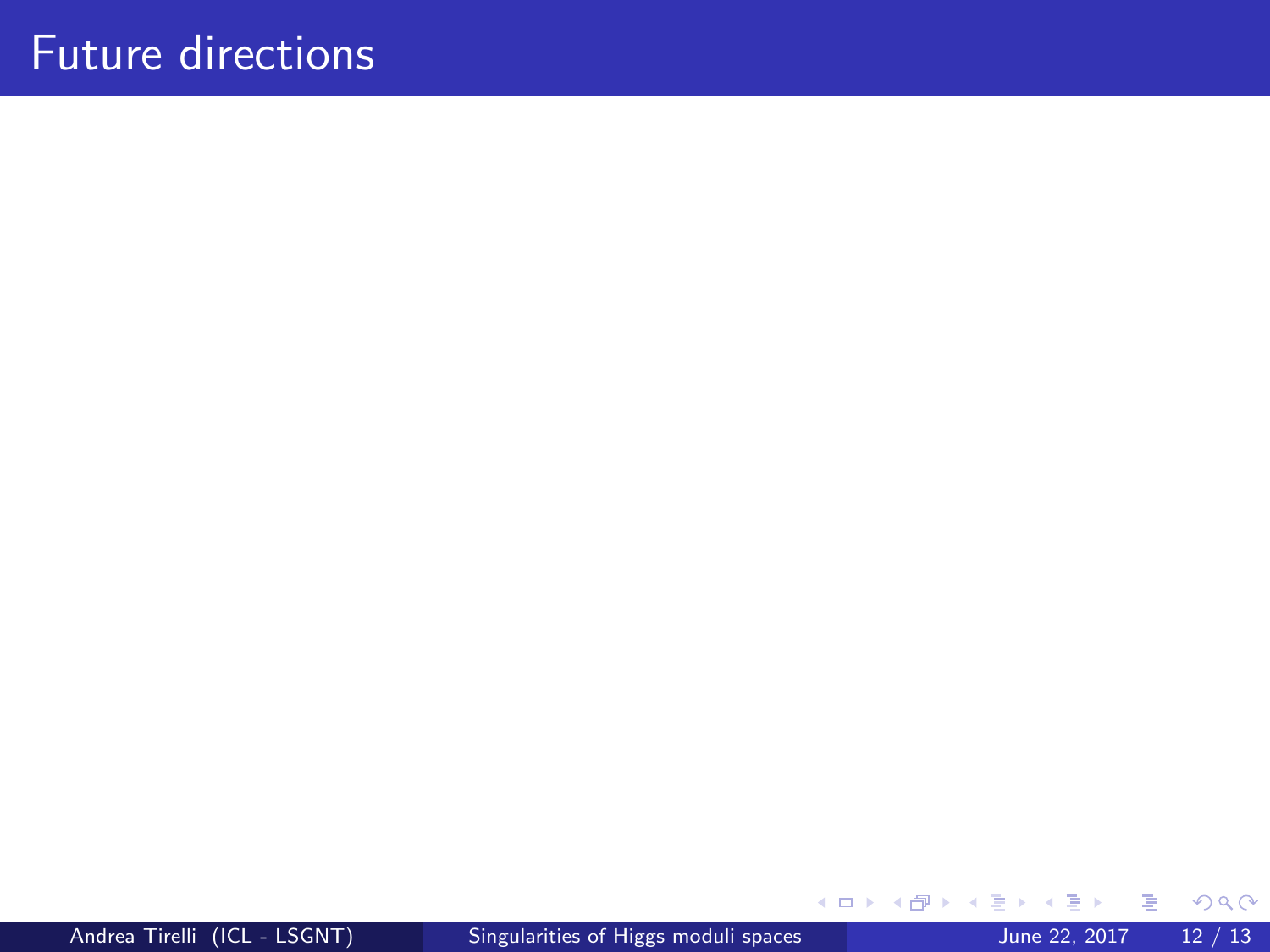$\bullet$  study the  $(2, 2)$  cases: work in progress with Emilio Franco

 $\leftarrow$ 

 $298$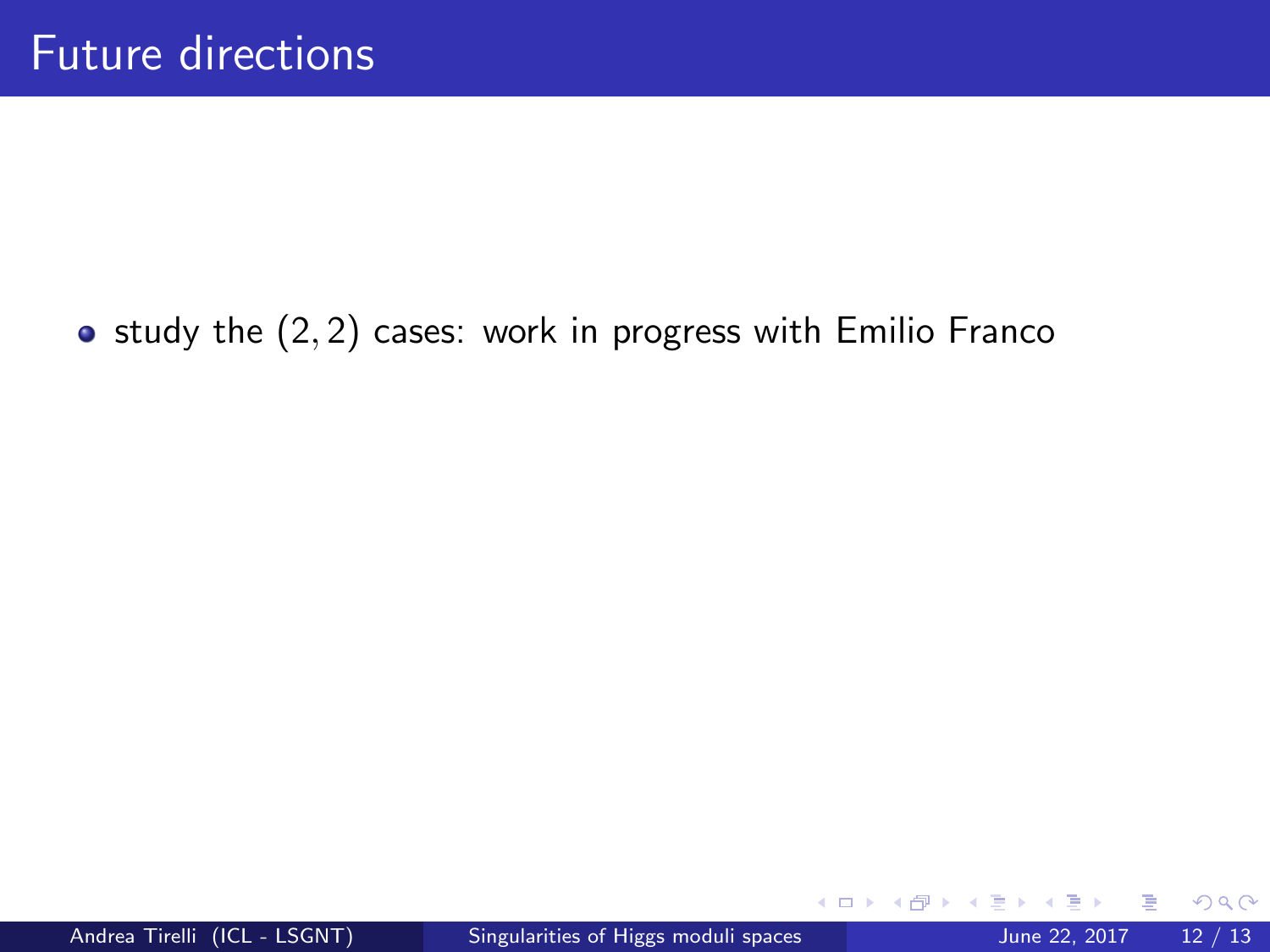- $\bullet$  study the  $(2, 2)$  cases: work in progress with Emilio Franco
- $\bullet$  Isosingularity theorem in arbitrary degree and/or G-Higgs bundles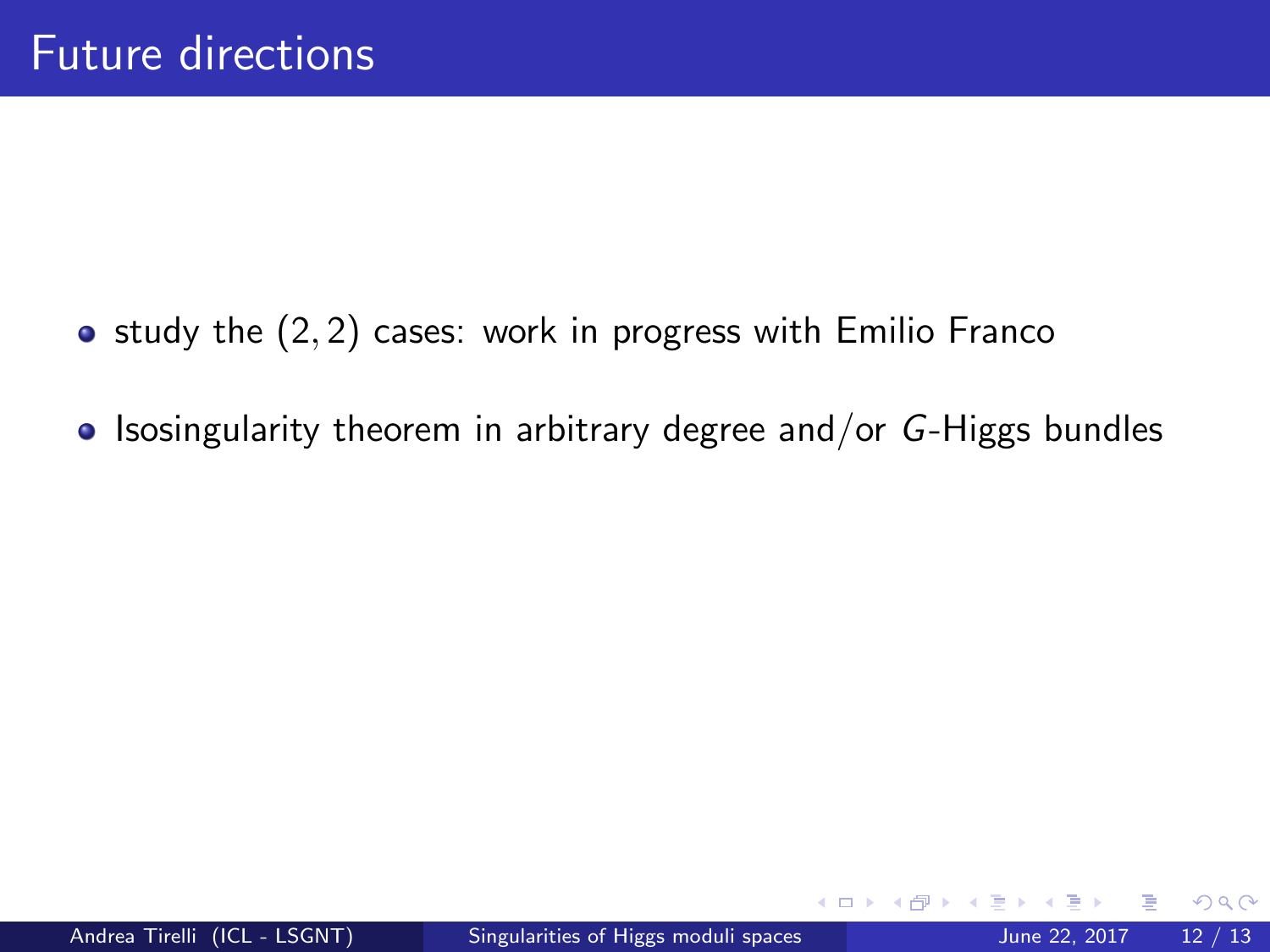- $\bullet$  study the  $(2, 2)$  cases: work in progress with Emilio Franco
- $\bullet$  Isosingularity theorem in arbitrary degree and/or G-Higgs bundles
- consider  $g = 0$ , character varieities of punctured Riemann surfaces: representations of multiplicative preprojective algebras